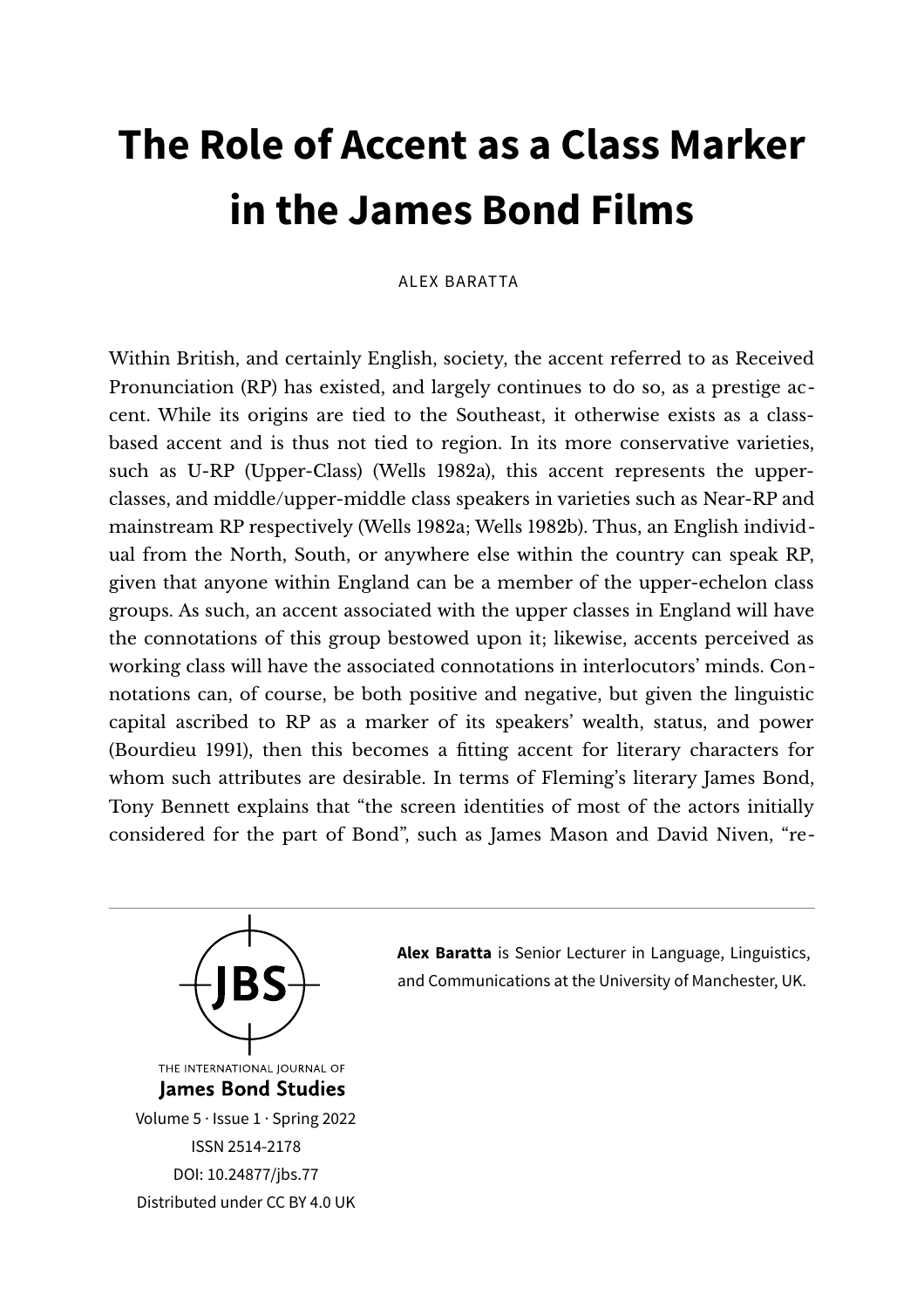flected a tendency to assimilate Bond into the tradition of English ruling-class heroes" (2017, 22). The accent of the ruling-classes has always been RP.

It is important to point out, however, that RP is not monolithic, as suggested earlier. John Wells (1982b) in fact discusses varieties of RP, such as U-RP, mainstream RP and adoptive RP: for example, U-RP is a variety associated with characters, whether real or fictitious, such as "upper-class army officers; to that of a Noel Coward sophisticate; to that of a Terry Thomas cad; to that of the popular image of an elderly Oxbridge don; and to that of a jolly-hockey-sticks schoolmistress at an expensive private girls school" (280). Wells further references the use of RP by individuals who did not otherwise speak this variety from childhood – adoptive RP – which can become the mainstream variety when it otherwise becomes a more natural aspect of an individual's everyday linguistic repertoire. Moreover, Wells discusses the adoptive variety as a linguistic by-product of drama schools, explaining that "although the former insistence on RP for all roles except comic/rural/domestic/working-class ones has now largely disappeared, drama schools in Britain still insist on the students mastering 'Standard English', by which is meant RP as the standard pronunciation" (284). There are different phonological realisations for these three varieties of RP of course, a topic which is beyond the scope of this article. However, the societal implications are that there is a spectrum of RP varieties, from those perceived, as is U-RP, as representing the aristocracy, to varieties which may have more regional influence such as near-RP (but not to the extent the speaker is necessarily marked as being immediately identifable to a specifc city region – for a further discussion see Baratta 2021).

That RP displays internal variety is still valid in the present day, but given that it has been almost forty years since Wells' publication we need to consider the more current linguistic landscape in Britain. More modern connotations of RP, certainly U-RP, might involve notions of snobbery and arrogance (Hughes, Trudgill, and Watt 2012), and Alan Cruttenden explains that some perceive RP as "class-ridden, outdated and limited to a small minority in southern England" (2014, 78). Sebastian Faulks (2011) indeed references the criticism levelled against both Fleming and his character on the basis of snobbery. This might seem at odds with the cinematic James Bond given that the character has evolved alongside changes in society – a reflection of the flms' staying power since 1962. Therefore, more modern perceptions of an accent regarded as elitist might not be seen as ftting for a character who otherwise changes with the times and seeks to appeal to a broad, rather than limited, audience.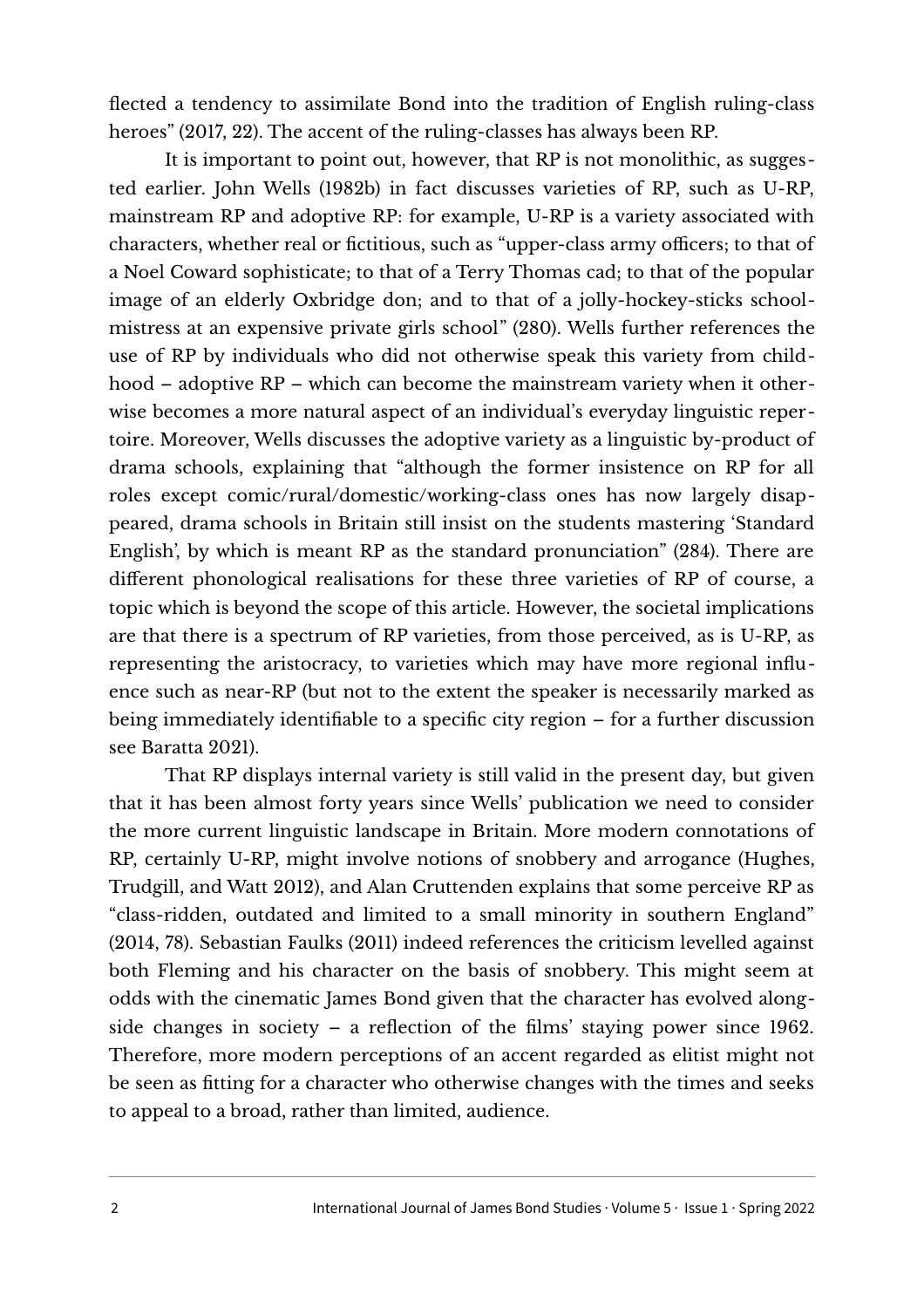It is also important to consider that BBC English – once synonymous with RP – now involves the use of a variety of regional British accents, as can be heard in newscasts throughout the country. This has implications for literary characters, as a reflection of a more egalitarian approach to accent in Britain. Indeed, the character of Doctor Who, for whom the frst eight incarnations spoke RP, made news when the series was renewed in 2005, with Christopher Ecclestone's Doctor speaking with a Mancunian (Manchester) accent. The flm series *Kingsman* features a working-class Cockney-accented hero, Gary Unwin (played by Taron Egerton), depicted initially as a Chav.<sup>[1](#page-2-0)</sup> In the first film of the series, Unwin is in fact told by his recruiter (for what is ostensibly a secret service organisation) that "being a gentleman has nothing to do with one's accent". Though just two examples, they do suggest that British cinematic heroes need not be restricted to a singular accent and (suggested) singular class background.

However, within the cinematic world of 007, the character of James Bond<sup>[2](#page-2-1)</sup> has, since 1962's *Dr No*, spoken with an accent that could be described as reflecting a privileged background for the character, even for the actors who are/were not English in the frst instance. Or put another way, the accents of Bond largely lack a consistent regional quality, and thus are perceived as more neutral. Sean Connery's Scottish accent occasionally came through, though, in what was nonetheless an RP-influenced accent – what Wells might describe as "near-RP". This variety is perceived as indeed "educated", "well-spoken", "middle-class" (1982b, 297), and does not allow for its speakers to be identifed to a specifc region within Britain (or a region within Australia or New Zealand – this has relevance for George Lazenby: though he is Australian, his accent as Bond was clearly RPinfluenced). Thus, it is argued that RP of some form (or certainly an accent largely perceived as "neutral"), has been the accent used for all actors portraying James Bond.

From this starting point, the purpose of this article is to discuss how this accent, varieties notwithstanding, is a) entirely necessary to reflect the character of James Bond – a character of power and class requires an accent which connotes such; and b) despite societal changes – and subsequent changes to the character on screen – it is arguably unlikely for future actors to portray the character with a regional British accent. Thus, RP of some description is an accent which will remain for the immediate future within the cinematic world of James

A. Baratta · The Role of Accent as a Class Marker in the James Bond Films  $\frac{3}{2}$ 

<span id="page-2-0"></span><sup>1</sup> "Chav" is a disparaging term for a working-class British individual depicted as aggressive, and often wearing sportswear and "bling bling" style jewellery.

<span id="page-2-1"></span><sup>2</sup> In this article, the focus is solely on the official EON Bond films and hence references to the character will be restricted to the six actors to date who have played this role.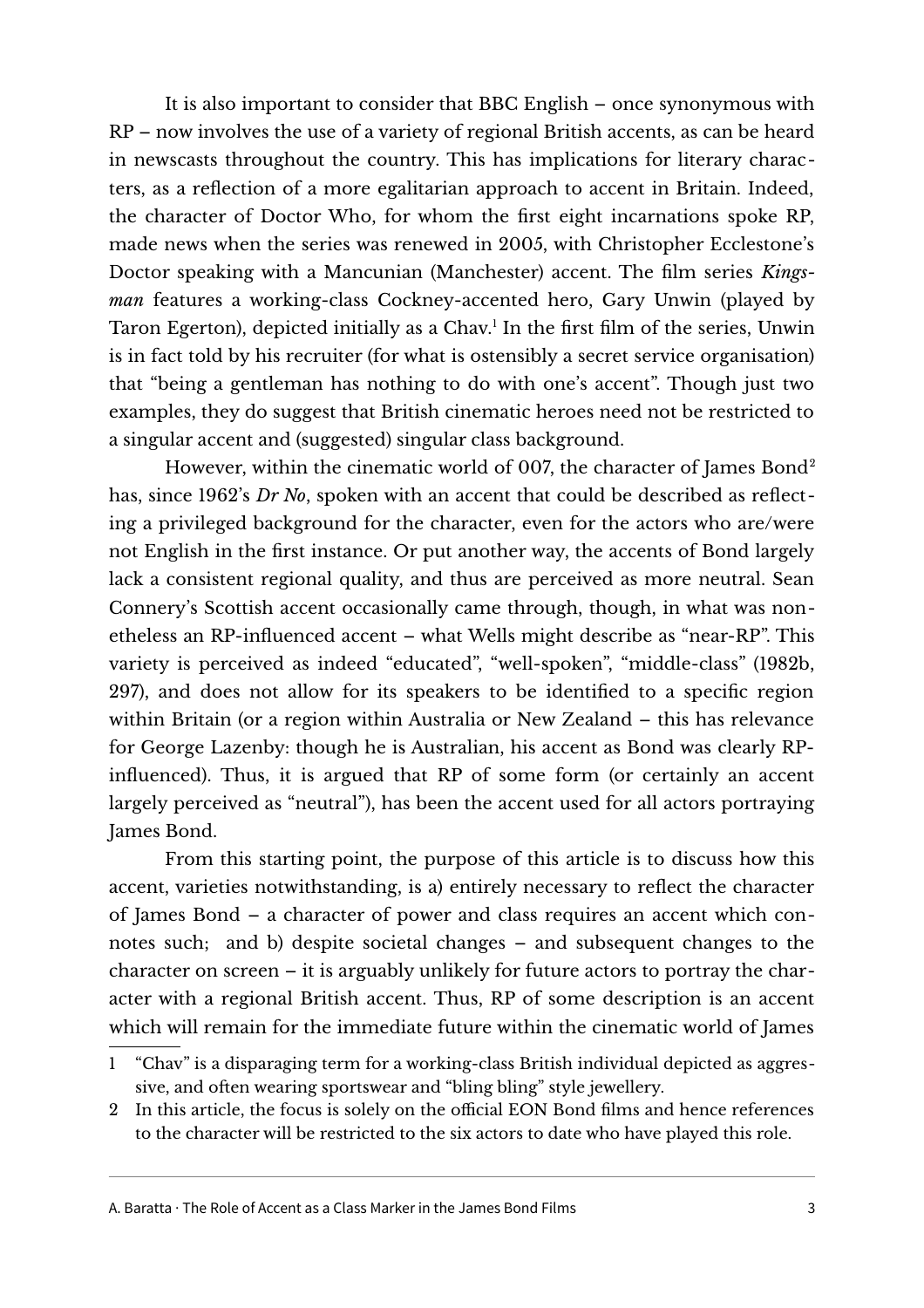Bond, as to equate the character with the working-classes, regardless of future changes to Bond's race or even gender, would arguably not be compatible with what is an otherwise essentialist aspect of the character.

### **THE CLASS IDENTITY, AND ACCENT, OF BOND**

Before discussing the implications of accent for the cinematic character of James Bond, there are certain broader dispositions to consider that exemplify Bond, with associated connotations of "the good life", reflecting a degree of cultural capital (Bourdieu 1991). Pierre Bourdieu (1984) extended his discussion of cultural capital to three sources: objective, embodied, and institutionalised. A respective example of each would include cultural goods/property (e.g. art); behaviour and dispositions (e.g. language use); and qualifcations (e.g. educational certifcates). Taking each of these in turn, we can easily obtain cinematic evidence for Bond's cultural capital.

In terms of institutionalised capital, the fact that Bond started his career as a commander in the Royal Navy would require him to have a university degree in the frst instance. Working as a secret agent for the British Secret Service also requires professional credentials, qualifcations, and clearances. Regarding embodied capital, the cinematic Bonds have demonstrated their knowledge of fne wines (*For Your Eyes Only*), which variety of wine should accompany a particular meal (*From Russia with Love*), the inner-workings of a "disappointing" brandy (*Goldfnger*), and even the original vintage in which a sherry is based (*Diamonds Are Forever*). We might also consider the cinematic Bond and his ability to identify a particular caviar, itself a luxury item (*On Her Majesty's Secret Service*); and even an understanding of Stradivarius instruments (*The Living Daylights*). Moreover, the wearing of fne attire, use of fne cars, and taking expensive means of travel (*Moonraker*) all contribute to a cinematic picture of, what might be considered, a cultured and privileged English gentleman. Or, to put it another way, it is highly unlikely that the cinematic Bond has ever been perceived as anything other than upper-class, or at least upper-middle class, if indeed class is being used as a focal point of discussion.

Moreover, the use of an accent that reflects a degree of prestige in British society is a clear indicator of Bond's embodied capital from a linguistic perspective, not to mention Bond's knowledge of languages *per se*, all demonstrated in various flms over the years: Japanese, Italian, Arabic, Pashto, Portuguese, Russian, and Greek. Put together, we have a well-travelled, university-educated, and refned polyglot, which is highly suggestive of displaying cultural capital from multiple perspectives. And such characteristics and personal background ft well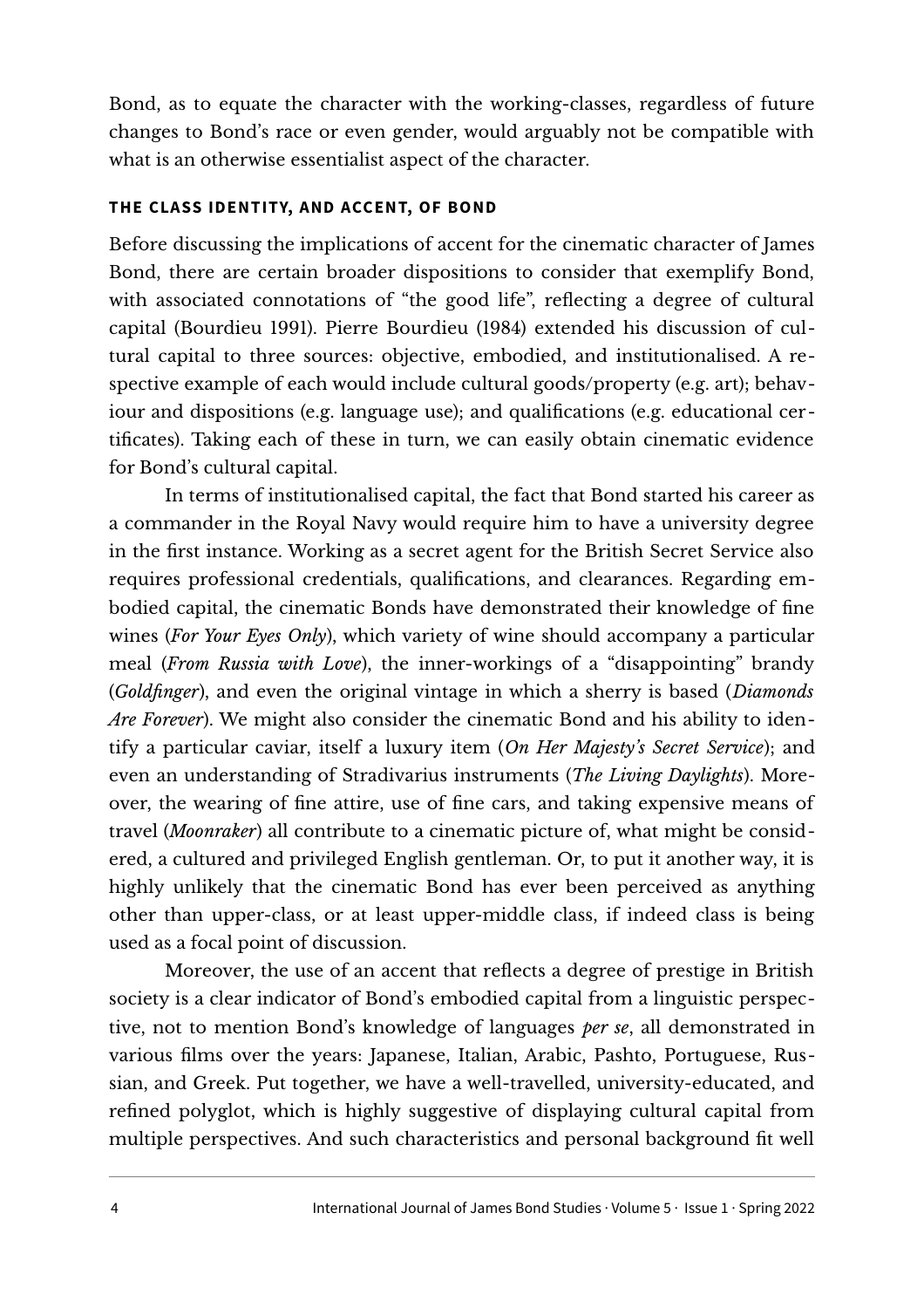with an accent which itself reflects capital. In this manner, accent is a linguistic representation of disposition and background.

While cinematic incarnations of Bond have varied from the books' otherwise static depiction, the starting point is rightfully centred on Bond's class background. Fleming's *Dr No* was described by critic Paul Johnson as involving nothing more than "sex, snobbery and sadism" (431). Stephanie Jones further acknowledges the depictions of upper-class and subsequent cultural capital in the flm version of *Dr No*, in terms of "the dinner jacket, the silver lighter, and cigarette case. The framing picks out the immaculately ftted black tie outft and the character's hands manipulating a cigarette holder. The hands are well groomed" (2017, 2). While Jones further references the use of upper class English accents in the flm, the suggestion is made that the cinematic Bond was markedly different from the literary version. Robert Shail references, for example, the toning down of the books' "white colonialism, patriotism, and a British society stratifed by class" and discusses how Connery depicted "modern, and potentially classless, sophistication" (2008, 153-154). Jones refers to "the ambiguous origins of Connery's Bond" (9), as implied through his accent.

Regarding Connery's "ambiguous" accent as Bond, both James Chapman (2007) and Jones point out that it would not be perceived as English, but not necessarily entirely Scottish either. Jones nonetheless references vocal notes of Connery's Edinburgh upbringing, with even some Irish inflection (Hill 2006). Bennett does refer to Connery's accent as involving a "Scottish burr" but an accent which "is attractively mid-Atlantic rather than specifcally English in its associations" (22). Thus, we might declare that Connery did not, in fact, use an RP accent. However, I argue that Connery's accent as James Bond would be nonetheless perceived as ftting for this gentleman spy, by virtue of a) clearly not representing a working-class Edinburgh accent; and b) having removed the more local, identifiable sounds, this means that his accent would be more difficult to consistently pin down to a specifc region – be it a region in England or Scotland. Any moments in which Connery's Scottish tones were heard were just that – moments. Otherwise, Connery used an accent which was RP-like in its phonological realisation. This is a key aspect of RP, in that it functions to remove all trace of regional origin in the speaker and, instead, replace such with a class-based identity. One implication of this is that negative stereotypes associated with the working-class are subsequently removed, or certainly reduced (Kerswill 2009; MacFarlane and Stuart-Smith 2012; Baratta 2018; Baratta 2021).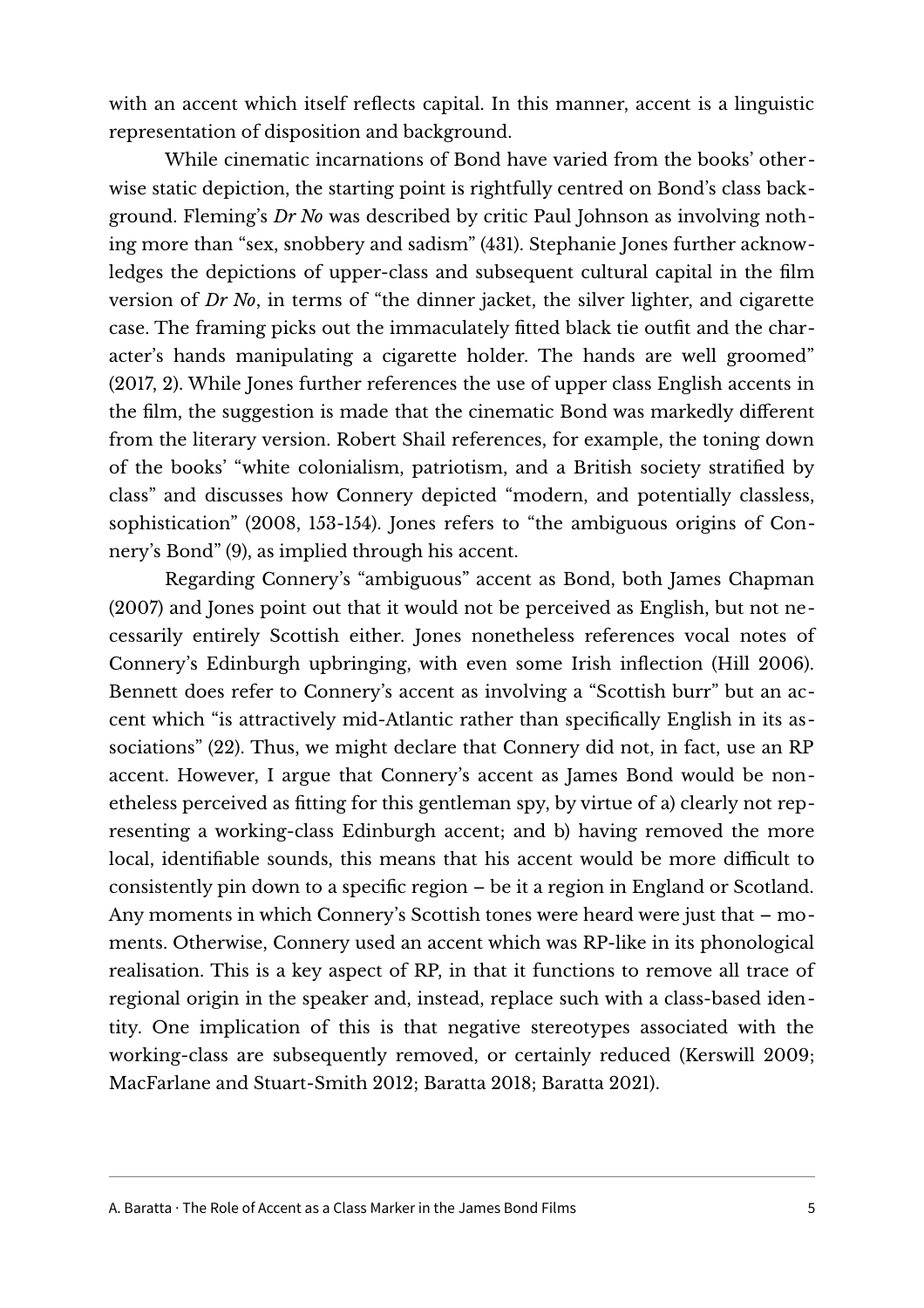Jones in fact argues that, given the potential for Connery's accent to be perceived as perhaps not quite one or the other, this can lead to a perception of social mobility which in turn could reflect individuals who have indeed modifed their regional accents to varieties perceived as more neutral, less regional (see also Donnelly, Baratta and Gamsu 2019). This would also suggest a move away from a more overtly classist, that is snobbish, depiction of the cinematic Bond. However, accent modifcation in the context of social mobility would strongly suggest a modifcation to a less regional variety (Baratta 2018; Strycharczuk et al. 2020), as opposed to accentuating one's regional tones. This would again maintain a linguistic picture of an individual whose accent, even if ambiguous to region, is less ambiguous regarding class background.

Josh Saunders (2020) explains that in his early days of acting, Connery was indeed told to tone down his Edinburgh accent on the basis of being more comprehensible, reflecting a practical concern, but also on the basis of his own success in the acting industry. This latter point implies that a broad, regional accent may have been a hindrance based on the potential for negative stereotyping. Geoffrey Macnab in fact explains that Connery's "pronounced Edinburgh accent grated on the nerves of numerous casting directors" (2020).

It must be said that there is a need for audiences to be able to understand the actors who portray Bond. If Bond actors speak with broad regional accents, then it is entirely possible that overseas audiences, those tied to countries in which English is the native language in particular (i.e. where there would not be a need for dubbing), might not understand the dialogue. This is not to suggest that certain accents are inherently difficult to understand. Any difficulty in comprehension is arguably tied to a lack of exposure, which applies less to RP, but more so to regional accent varieties. And this might even extend to countries in which English is not the native language, with evidence for non-native speakers' familiarity with RP (Chiba, Matsuura and Yamamoto 1995; Dalton-Puffer, Kaltenboeck & Smit 1997; Timmis 2002; Howlader 2010; Carrie 2016; Wong 2018). Thus, the use of an accent which is perceived as more "neutral" helps to ensure overseas audiences, such as the United States, can understand the dialogue as it is spoken with a familiar British accent. This points to a purely practical issue and not a class-based one. Nonetheless, a class-based perspective applied to the character of James Bond and explored from a linguistic lens is a valid approach.

RP, or certainly an RP-like accent (to be discussed), is not merely used for purposes of audience comprehension in countries such as the USA and Australia, for example. Its cinematic connotations are also understood, certainly in terms of lending a certain authority and gravitas to characters, which can be seen in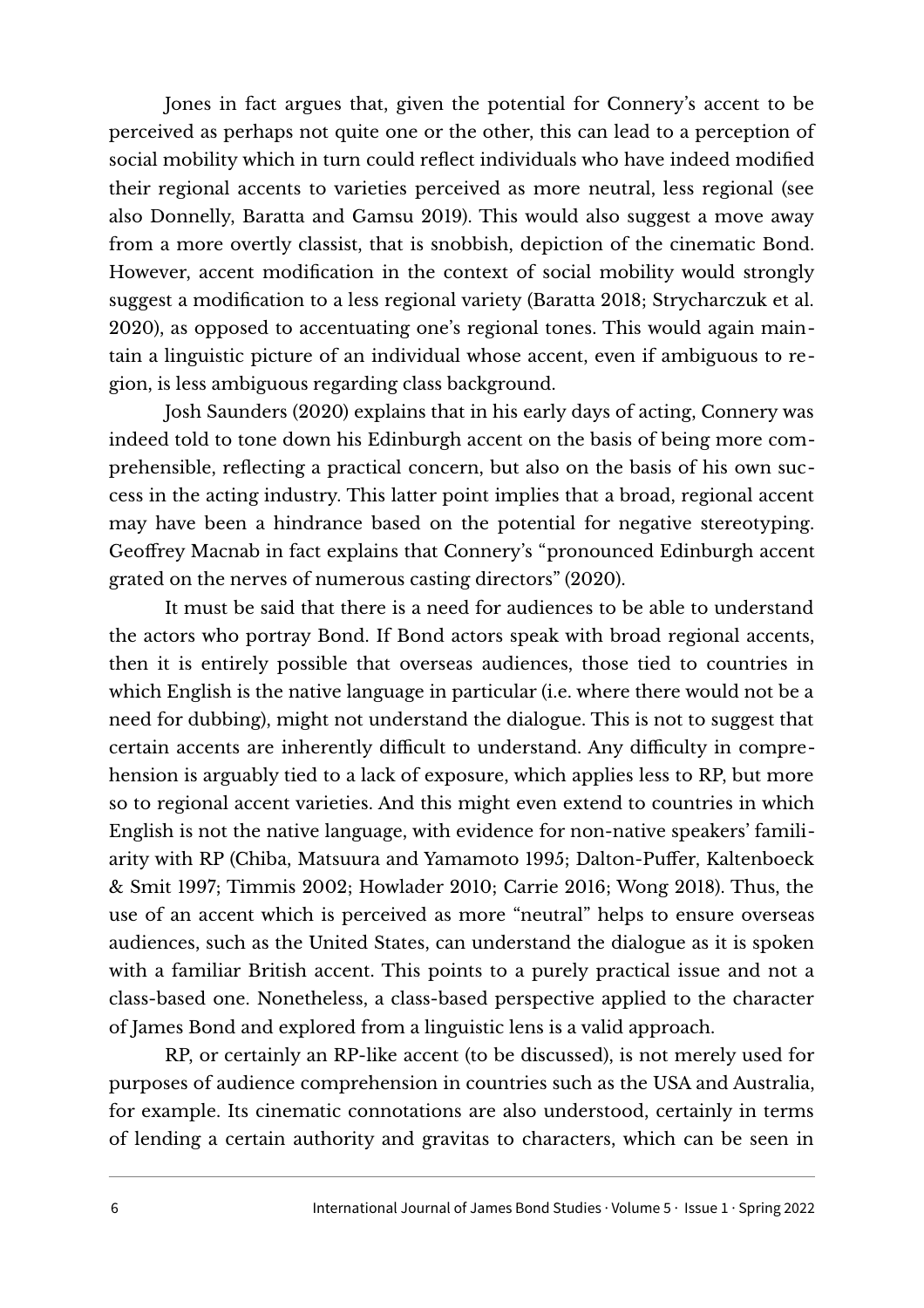flms such as the original *Star Wars* to more recent flms such as *Lord of the Rings*, with RP suggesting power and authority (Achyetuni 2020). Power and authority, of course, can have different connotations if used to depict a member of the evil Galactic Empire versus a Jedi master versus an English spy. Nonetheless, RP, or an accent certainly perceived as largely neutral, can help to promote the image of an English gentleman spy, with inherent dispositions reflective of cultural capital such as high-end clothing, fne cuisine and expensive cars, as referenced earlier. Rosina Lippi-Green in fact discusses the "manipulation of language variation to establish character" (1997, 104) in flm and media. This suggests a symbiotic relationship of sorts, in that an accent of societal prestige in Britain – and one that existed prior to the flm industry – was a natural choice for the speech of an English spy. Its use within the Bond flms, to include the characters of M and Q as well as Bond himself, in turn helps to perpetuate RP's status.

## **ACCENT PERCEPTION IN BRITAIN**

Accents which might be perceived as prestigious within Britain – even "standard" – are those that seek to remove the salient features (Labov 1972), distinctive vowels (Cruttenden), or what I refer to as phonological giveaways (Baratta 2021), referring to specifc phonemes in specifc contexts which can serve to immediately identify the speaker to a specifc region, even a local area. Given that negative associations are still made of regional British accents, such as Liverpool, Birmingham and Glasgow (see Coupland and Bishop 2007), then the avoidance of such accents, notably broad varieties in particular (Baratta 2021), can lead to more positive perceptions of the speaker, if only by virtue of removing the negative perceptions.

To illustrate, let us consider the words "nurse" and "back", both realised with an RP accent and a (broad) Liverpool accent:

Nurse

 $RP$  [n<sub>3:S</sub>]

Liverpool [n :s]

Back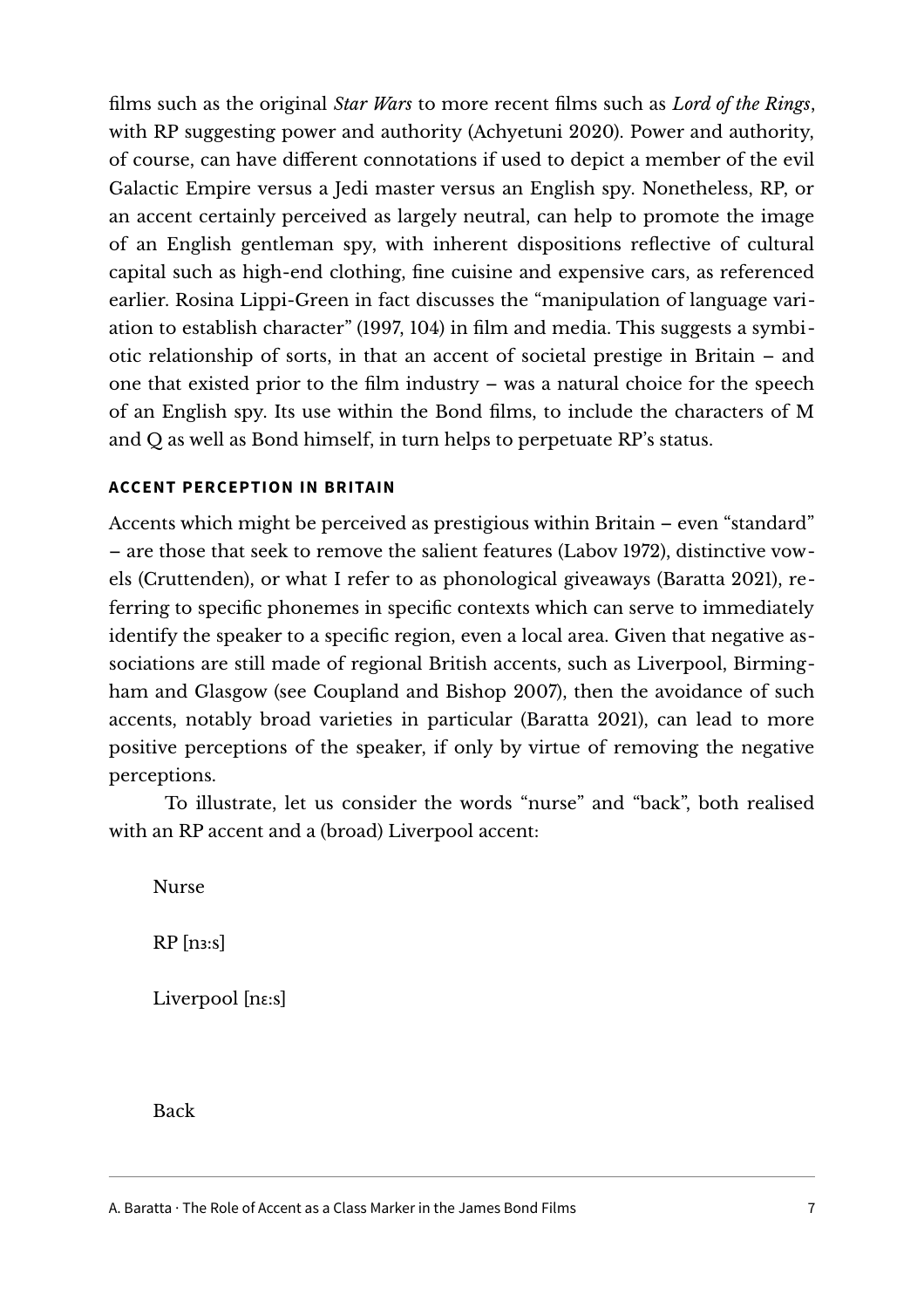RP [bæk]

Liverpool [bax]

The issue at hand is not the phonemes *per se*; there is nothing inherently "good", "bad", "sexy", "trustworthy" and so on regarding the RP use of  $/3/$  in "nurse", or the voiceless velar fricative /x/ as heard in the Liverpool pronunciation of "back". Rather, as language acts as a proxy for various categories tied to the speaker's identity, whether at the national, local, racial, or class-based level, then stigmatised identities and the connotations of such are placed on to the accent and, in turn, the speaker, a point I had made earlier. Patrick Honeybone (2007) references the negativity associated, in some interlocutors' minds, with the Liverpool accent, such as crime, poverty and unemployment. It is such negative associations, then, that are "heard" in the accent and not the sounds *per se*. While some might argue that there is a certain sound symbolism and thus specifc sounds are inherently positive or negative, this is not the case. John Belchem discusses the use of certain sounds such as the aforementioned velar fricative /x/ in a broad Liverpool accent as suggestive of "congestion in the upper respiratory tract" (2006, 33); if so, then we might argue that this is suggestive of a certain inherent negativity, in this case, illness. However, the same sound can be heard in the Spanish use of the letter "j", as in *jamón.* Arguably, however, as heard in Spanish, the perceptions of the same sound might be very different. However, an accent designated by Liverpudlians as "posh Scouse" (with Scouse a reference to a native of Liverpool), would not use the velar fricative as described in the example above. Here is a clear example of avoidance of a phonological feature whose presence indicates a broad accent; its absence has the opposite effect.

Nonetheless, even if sound symbolism *per se* is not the issue regarding public perception of accents within Britain, perceptions are indeed a dominant factor in terms of how accents – and their speakers – are evaluated. As acknowledged, an accent is needed for a leading cinematic character to ensure global comprehension and this need is also a key consideration in the choice of an accent that will help to ensure comprehensibility. But once again, we need to consider that the use of regional accents, even when they might otherwise be largely understandable within Britain at least, also carries negative stigma. The stigma is reflective of perceptual dialectology (PD), which Chris Montgomery explains is reflective of how individuals identify others based on their accent, for positive or negative. The point here is that an interlocutor's region of origin can affect how they identify someone else's accent when said accent derives from an outside re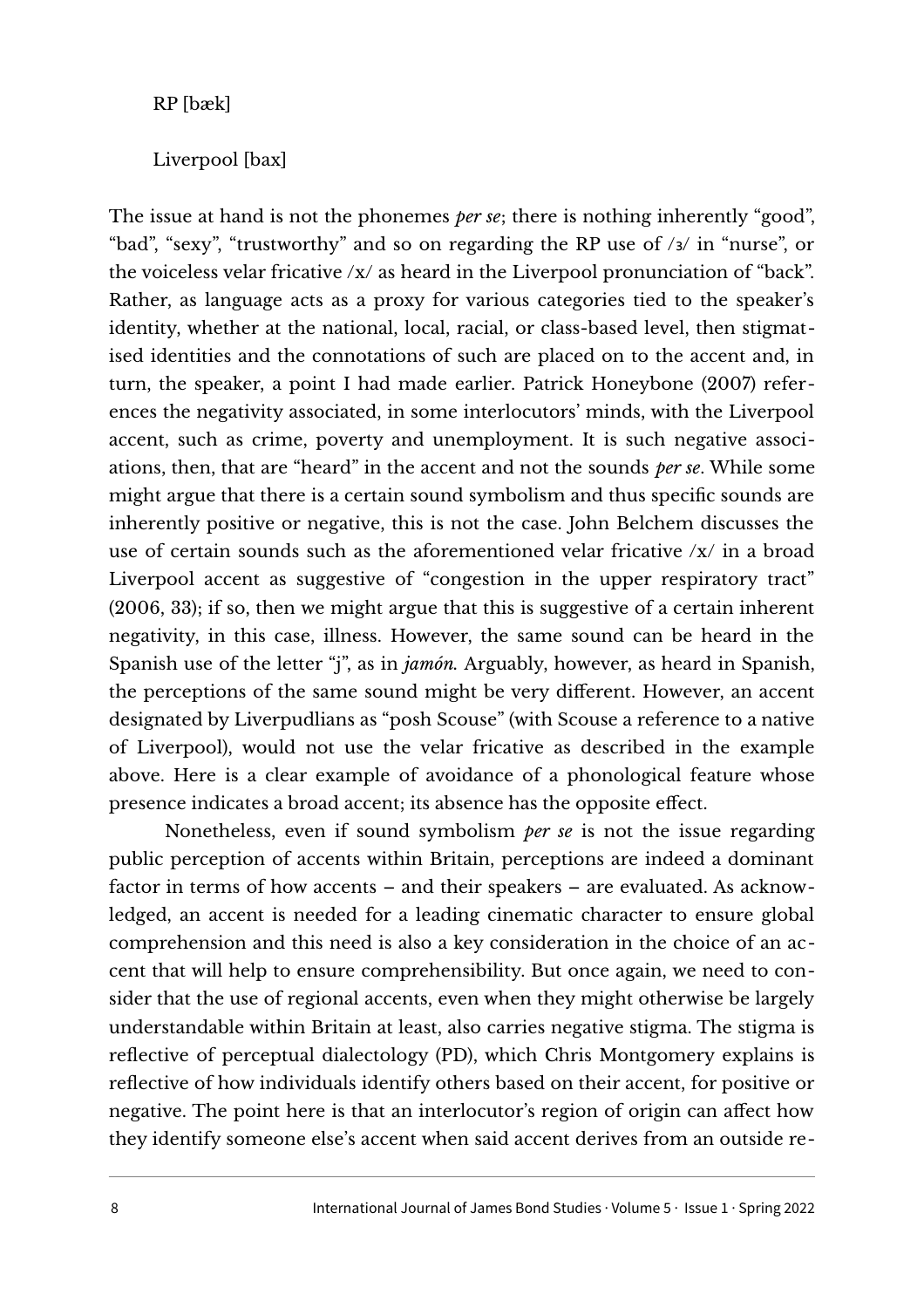gion. Not merely a case of identifying a given speaker based on their accent, the issue here is based on how the speaker is identifed in terms of associations and perceptions regarding their implied level of capital, or lack thereof. As Montgomery notes, "[s]tigmatised dialect areas" (2012, 658) are particularly identifable and again, stereotypes of the speaker as a result can occur (see also Silverstein 2003). Given the particularly negative stereotypes of regional British accents, with the Birmingham accent referred to as "the *bête noire* of British urban varieties" (Coupland and Bishop, 84), such negative reactions are avoided for a cinematic character who portrays an image of elegance and sophistication. Again, linguistic capital is thus needed as a reflection of the overall societal capital that is attached to the character of James Bond.

I had referenced Jones' point earlier, that Connery's accent as Bond was suggestive of social mobility but without the deployment of a more discernible RP accent *per se*, suggestive perhaps of U-RP. However, it is equally the case that precisely because Connery did not use a more discernible regional accent, and one suggestive of working-class origins, that audiences were able to still perceive his character as reflecting the upper-class, or certainly a degree of social mobility. There is indeed evidence that even in modern-day Britain, accent modifcation is a means to signal social mobility (Donnelly, Baratta and Gamsu; Strycharczuk et al.). Specifcally, those with regional accents are not defaulting to RP *per se*, but removing the more discernible regional features from their accents and as such, speaking with less broad accent varieties.

Strycharczuk et al. in fact discuss General Northern English, an accent which has phonological similarities across several Northern English city regions, by removing, in part, the phonological features that would otherwise identify the speakers more immediately as being from a specifc city region. This is also described as Standard Northern English (Honeybone; Cardoso et al. 2019), suggestive that perceptions of "standardness" in relation to British accents are based on the loss of more identifable features once again, which Strycharczuk et al. refer to as stigmatised features. Thus, the deletion of such phonological features serves to enact less broad regional accents, which makes the speaker difficult to pin down to a more specifc region. This in turn means that it is less likely for the potential negative stereotypes to be applied, precisely because a specifc locality is less discernible in the speaker's accent. Like RP, then, more general varieties of regional accents allow for the removal of regional specifcity and thus, serve to remove the negative connotations, perhaps broadly reflective of what Nikolas Coupland and Hywel Bishop refer to as "RP-like accents" (85). Thus, embodied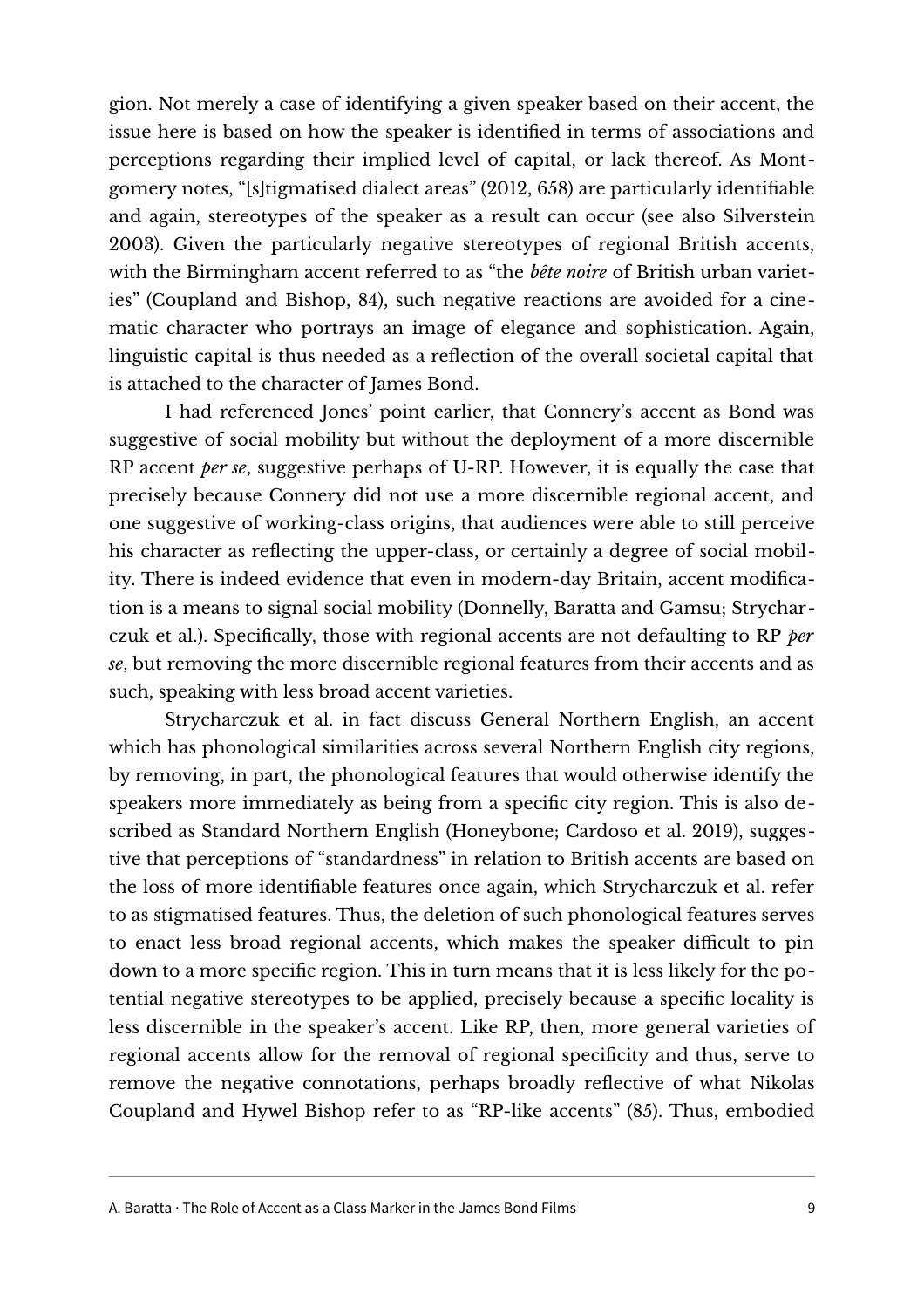capital in the form of linguistic usage need not be tied to U-RP or RP *per se*; it is instead linked to a variety of accents which nonetheless serve to render the speaker, partly at least, "placeless". As a result, the speakers of such accents can still connote a higher-class level and the associations, such as education, which accompany it.

Previously I have proposed a trichotomy approach to regional British accents as a placeholder concept (Baratta 2018; Baratta 2021), reflecting broad, general, and neutral varieties of accents. This also links with social class, in that broad accents are often associated with the working classes, more general varieties less so. A telling point is made by Peter Trudgill, who explains that "it is usually possible to tell which broad region of the country middle-class speakers come from. And working-class speakers can usually be pinpointed even more accurately as to their geographical origins" (2002, 173). Thus, the retention of specifc phonological features which serve to mark a (broad) regional accent might also convey working-class background, which, I argue, would be inconsistent with the character of James Bond.

In closing this section, the following points are reiterated. First, even more modern connotations of RP which may involve negativity (Hughes, Trudgill, and Watt) do not change RP as a means to depict individuals – here a cinematic character – with implied dispositions tied to social prestige such as wealth, education, and cultural capital as a result. Second, even in the absence of a more discernible variety of RP, such as Connery's accent, the removal of the more regional features nonetheless allows for a degree of embodied capital to be implied, crucial to the character of James Bond. Finally, social standing can be conveyed in, as will be described, a lack of complete consistency regarding the Bond actors' accents, which reflects British attitudes toward accent and implied class level and social prestige: accents which are not reflective of the most upper-class RP are still reflective of social standing if they also serve to remove the more identifable regional features; thus, a linguistic happy medium is possible to still convey a higher class level and this, as a societal aspect of Britain, is reflected in the Bond flms.

## **THE ACCENTS OF THE BOND ACTORS POST-CONNERY**

George Lazenby's single flm as Bond – *On Her Majesty's Secret Service* – involved the use of an RP accent, though he is Australian. Larry Getlen (2015) acknowledges that as part of Lazenby's preparation for Bond, he did indeed take elocution lessons. John Brosnan (1972) refers to Lazenby's Australian accent coming through on occasion, however, referring to an Australian James Bond as some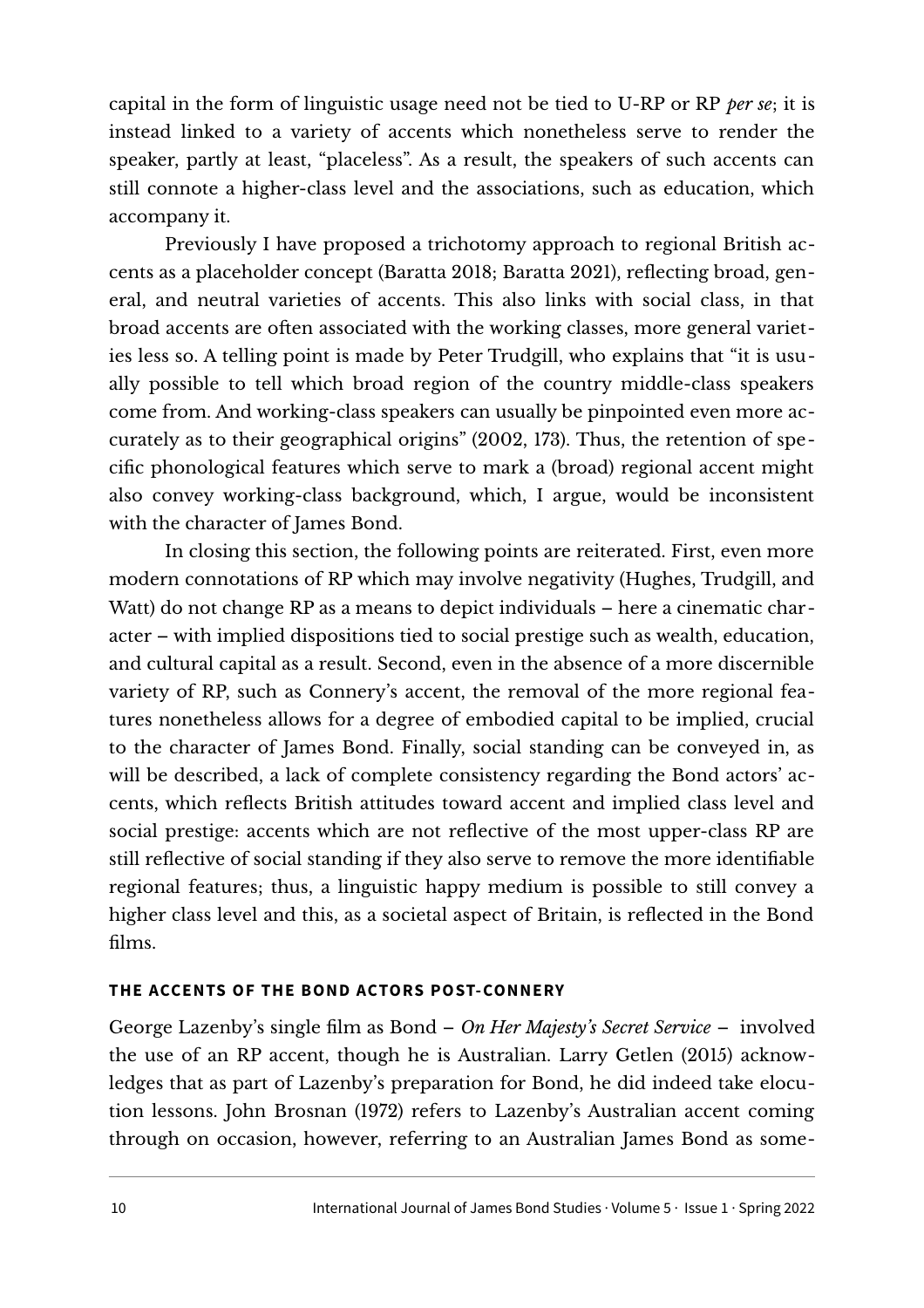what of a contradiction. Nonetheless, that Lazenby derives from a Commonwealth country arguably helped to give some credibility as opposed to, say, an American taking on the role of an English spy (though American actors John Gavin and Adam West were indeed approached, if not signed, to take on the role, with American Barry Nelson having portrayed Jimmy Bond in the 1954 TV show *Climax!*).[3](#page-10-0)

Interestingly, the Australian accent is itself divided into three varieties, as part of the trichotomy approach referenced earlier: cultivated, general, and broad. The cultivated variety, while spoken by a minority, is very much reflective of RP. Examples of cultivated Australian speakers include Cate Blanchett and Geoffrey Rush. One phonological example in which this accent reflects RP pronunciation can be heard in the word "bay", which would be realised as [bei] in both accents. If this word is spoken with a broad Australian accent, it would be more immediately – and unambiguously – identifed as being Australian, sounding more like the word "buy". Again, Lazenby's absence of a clearly identifable Australian accent, replaced by what might be perceived as a neutral accent for the most part, allows the audience to perceive him in a more "neutral" manner from a linguistic point of view, suggesting that his character is perceived as wholly ftting for the character of 007. This allows for the suspension of linguistic disbelief, in that his Bond is subsequently perceived as a regionally-neutral Englishman. Moreover, while Lazenby poses as the genealogist Hilary Bray during his time at Blofeld's lair, he switches to a more clearly identifable variety of RP, arguably U-RP, voiced by the actor George Baker.

Bennett claims that the Bond character functions, more so at his 1960's peak, as "a popular icon in ways that cut signifcantly (if also unevenly and contradictorily) across class […] divisions" (9). This might be reflected in the use of an accent which is not perceived to be excessively upper-class, thus not U-RP (with the exception referenced above, where Bond is in character as someone else in the frst instance). This is again suggestive of an accent which is somewhat of a happy medium in that it avoids a variety of RP deemed to be more reflective of the aristocracy, and yet does not use a broad, more clearly identifable regional accent.

One modern variety of RP which allows for a happy linguistic medium perhaps is Northern Near-RP (Wells 1982a), suggestive of Northern English phonemes being deployed, but not to the extent that the speaker is immediately identifed as being from the North, let alone a specifc city region within. If we

<span id="page-10-0"></span><sup>3</sup> See the *Time to Bond* website: [https://timetobond/blog.](https://timetobond.blog/)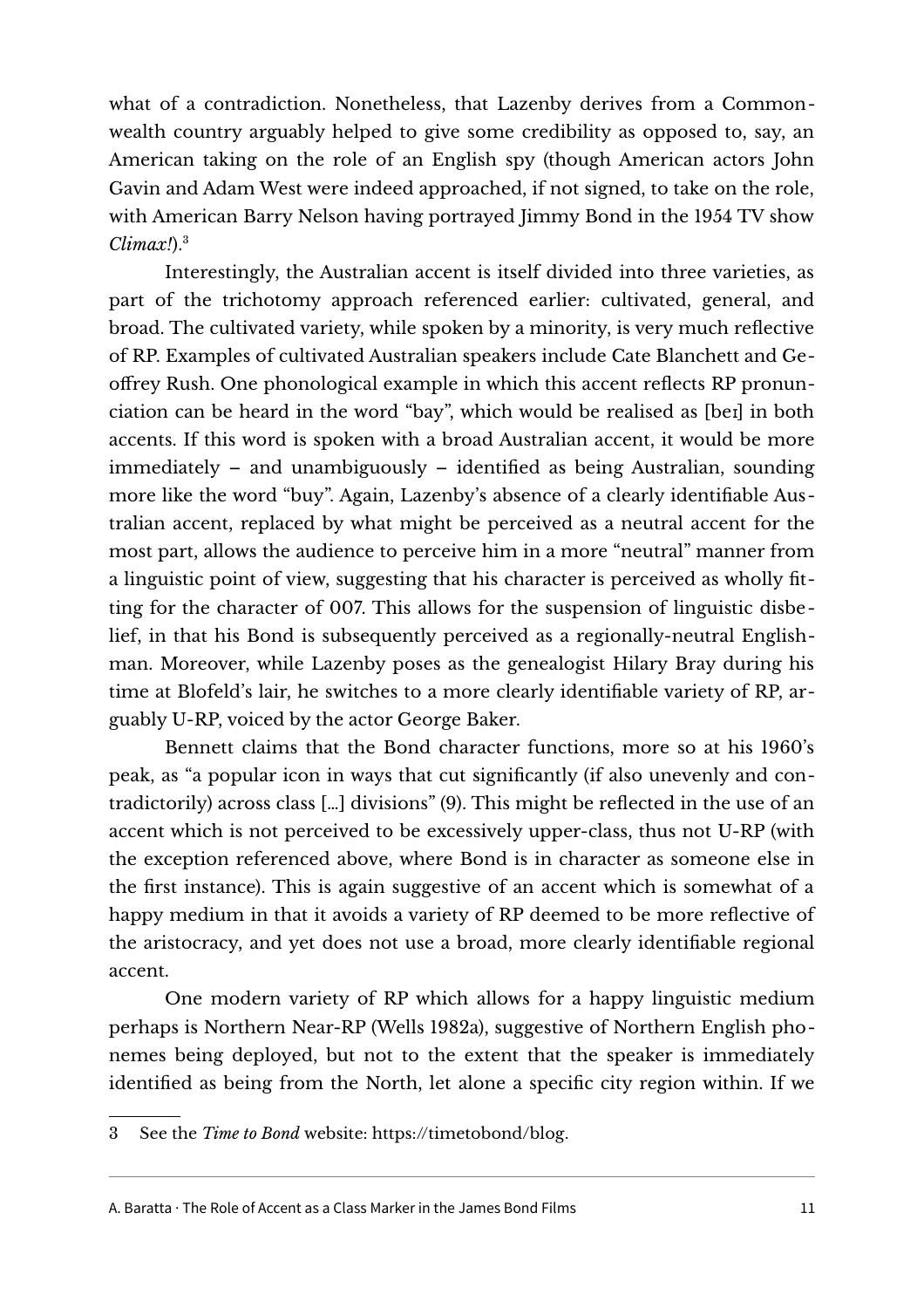further consider more current realisations of RP, Cruttenden references a modern variety, also referred to as Standard Southern British English (SSBE). Beverley Collins and Inger Mees regard SSBE as "non-regional pronunciation" (2013, 4), and a variety used by the younger generation. If we consider this in the context of Wells' (1982b) focus on varieties of RP, then there is a suggested range, as referenced earlier, from Near-RP, which does involve some regionality, possibly an offshoot of regional RP to U-RP; modern RP, or SSBE, would exist somewhere in between.

The point here is that all the Bond actors have used accents which feature somewhere along this RP spectrum (Wells 1982a). Thus, while some regionalisms might have marked the speech of Connery (and, as will be discussed, Dalton's accent), the overall linguistic picture is one of an otherwise neutral accent, with "neutral" a placeholder concept for accents which otherwise do not immediately, if at all, reveal the speaker's regional or local origins. This ties in with individuals who declare that they do not "have an accent". What they really mean is that they do not have a stigmatised accent, precisely because of their accent's otherwise unmarked qualities. A key fnding of research reveals that even for regionally-accented individuals, such regional variation is reduced amongst educated and middle-class speakers (Cardoso et al.; Strycharczuk et al.), again linking to the removal of phonological giveaways.

Roger Moore was in fact the frst English actor to portray the character of James Bond clearly using a more identifable RP accent. Jones further references Moore's persona of an "upper class gentleman", in part due to his previous role in *The Saint*. Perhaps Moore's portrayal of James Bond as "something of a playboy" (Jones 2017, 7, 9) also ties in with his use of RP. In this case, the alignment of an accent perceived as posh with a character who enjoys the life of an epicure is ftting. We see Moore's Bond fly Concorde on his journey to Rio, where he stays at a fancy hotel – in the "president's suite", no less. Moore's Bond also sports a Rolex watch, at least in his initial Bond flms, enjoys Bollinger champagne, as well as smoking cigars (presumably Cuban) in his frst two Bond flms. Moore also concurs with the villain Scaramanga's choice of fne wines, himself an epicure of sorts employing a *cordon bleu* chef, Nick Nack, as well as Bond approving of the villain's choice of champagne at the end of *The Spy Who Loved Me*. Such a luxurious lifestyle is not tied solely to the Moore Bond flms of course, and does give the impression somewhat of a *bon vivant* for all the cinematic Bonds. Again, this all combines to reflect a high degree of cultural capital, and linguistic capital (as a subcategory of embodied cultural capital) is subsequently required for such a character.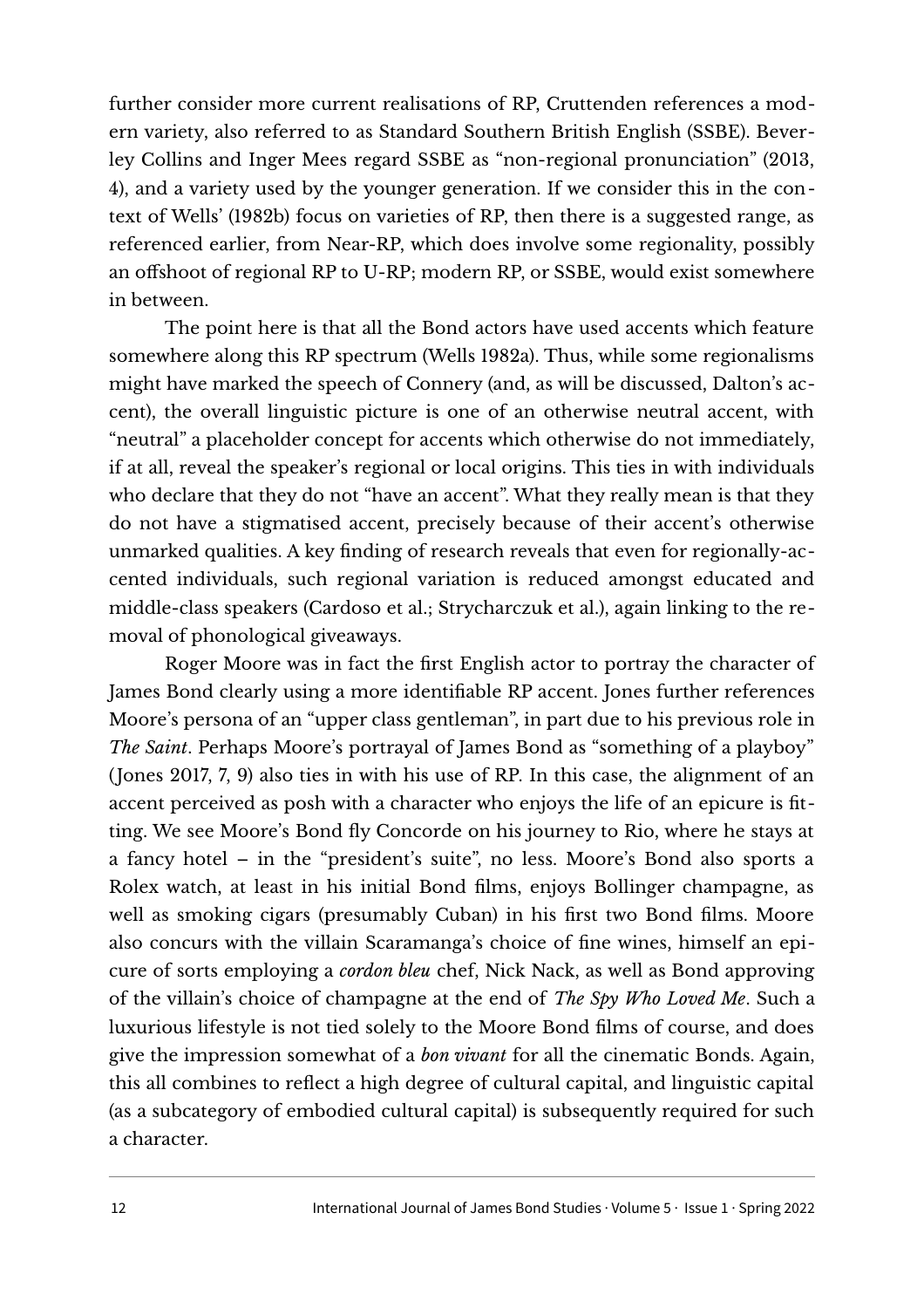Timothy Dalton, while born in Wales, was raised in the town of Belper, England from an early age. Belper is located in Derbyshire in the North of England. While Dalton might represent an individual who speaks adoptive RP based on his training at the Royal Academy of Dramatic Art (RADA), his Northern tones can sometimes be heard. Indeed, Jones points out that Dalton's use of RP "does slip at points" (9). This is notable in the flm *Licence to Kill*, in the scene where Dalton meets with the villain, Sanchez, at his home. In character as Bond, Dalton explains that "things were about to turn nasty", a reference to his (Bond's) capture by fellow agents who are pursuing Sanchez. Dalton's pronunciation of "nasty" clearly reveals his Northern roots, as it is pronounced as [nasti], as opposed to RP [na:sti]. The use of a front vowel  $/a/$  is a marker of Northern speech overall, as heard in words such as "bath". The same word in the South would retain the use of a back vowel  $/a$  – [bq:  $\theta$ ].

Connotations of the English North – and subsequent accents – can suggest being "common" (Montgomery 2015). This would not be in keeping with the character of James Bond. Indeed, when Christopher Eccleston took over the role of Doctor Who, there were television parodies of his role, based not just on his accent but on the stereotypes of Northern England which emanated from his accent. In one TV sketch, we see Ecclestone's supposed family sitting in the living room at home, dressed in *Star Trek* costumes and speaking with broad Mancunian accents but also, wearing flat caps – a supposed symbol of the English North. This is an example of how accents can create a "mental image" of the speaker (Wells 1982b, 279). Nonetheless, in keeping with an otherwise consistent use of an RP accent, Dalton's Bond is reflective of upper class and in part because of his own acting history – having attended RADA and being classically trained, in addition to having performed in costume dramas and having played aristocratic roles (e.g. *Wuthering Heights'* Heathcliff).

Pierce Brosnan is Irish, but moved to England as a boy. His own accent in the Bond flms is again suggestive of being regionally-neutral, that is not quite able to be identifed to a specifc city, or locality within. Some of Brosnan's speech does suggest his Irish origins, notably the scene in *Goldeneye* where Bond is frst meeting with his old nemesis Zukovsky in a bar. But it is fleeting, as perhaps Connery's Scottish tones were, thus leading again somewhat to linguistic ambiguity (at times), but a lack of ambiguity in terms of the positive connotations of such an accent, however. Again, this is broadly in keeping with the functions of RP as a whole, which is to remove regional origins. Granted, an accent perceived as regionally neutral is not synonymous with RP, but it implicitly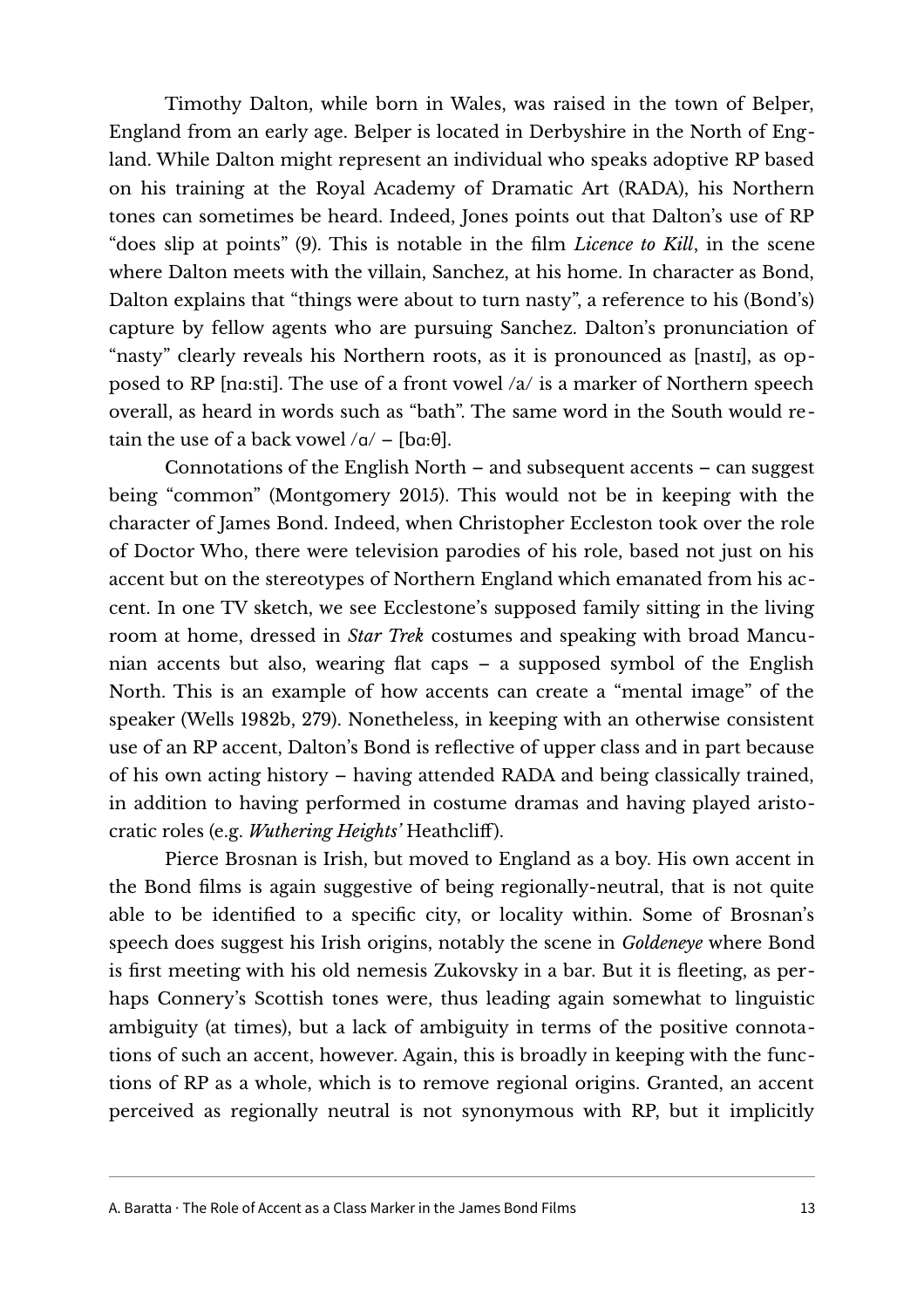shares a key function. This is described by Susan Ramsaran (2015), who argues that RP serves as a standard for other accents to emulate, not in terms of its sounds *per se*, but based on the function of the speaker being able to avoid regional identifcation; this would not be possible if speaking with a broad regional accent. In this sense, Bond actors have utilised accents which, once again, range from immediately identifable RP (Moore) to a variety influenced by regionalisms perhaps but otherwise regarded as neutral (Connery).

With Daniel Craig, Bond was rebooted in what was possibly the most signifcant move to date in the Bond series. Here, we see a James Bond who has only just been awarded his Double-O status and is chastised by M for essentially being rough around the edges. In *Casino Royale*, Bond drives a Ford, wears casual clothing for much of the flm and does not care whether his vodka martini is shaken or stirred. By the flm's end, however, we have seen Craig's Bond don the familiar tuxedo and utter the immortal lines, "Bond, James Bond". Craig does not speak with a hint of a local accent, despite being raised near Liverpool as a boy. His use of RP, however, is reflective of a less conservative variety, and more suggestive of a mainstream variety (Wells 1982b). The opening scene between Bond and the crooked agent Dryden is commented on by Jones in terms of the use of accent. Jones suggests a relationship that reveals class, in that "Dryden's English accent is more clipped than Bond's" (15), perhaps suggestive of a more conservative variety. What is important to note is how the use of a conservative variety of RP serves to personify Dryden. For example, to go alongside his clipped RP accent, Dryden is dressed in leather gloves, a dress shirt, and an overcoat. Furthermore, Jones explains that Dryden "serves to exemplify the class-bound, stiff-upperlipped, quipping man of the secret service" (ibid). This persona need not be tied solely to RP-accented individuals, regardless of internal variety, but it does not appear incompatible at all with such an accent in this context, more so given the implied rank between a senior staff member (Dryden) and the young novice (Bond).

There was much public outcry at the choice of Craig for the sixth cinematic rendition of James Bond. He was derided for having blond hair and being perceived as too short to play the character. Granted, the literary Bond has black hair and stands at six feet tall. Craig, however, does have the physical attributes ofen used to describe Bond in the novels. In the Ian Fleming novel *Moonraker*, for example, the character of Gala Brand describes Bond in terms of being "a bit cruel in the mouth, and the eyes were cold" (1955,169). Moreover, Bond's suggested overall persona in the novels of an agent who is world-weary and who can reveal his inner demons at any moment is captured with Craig's interpretation of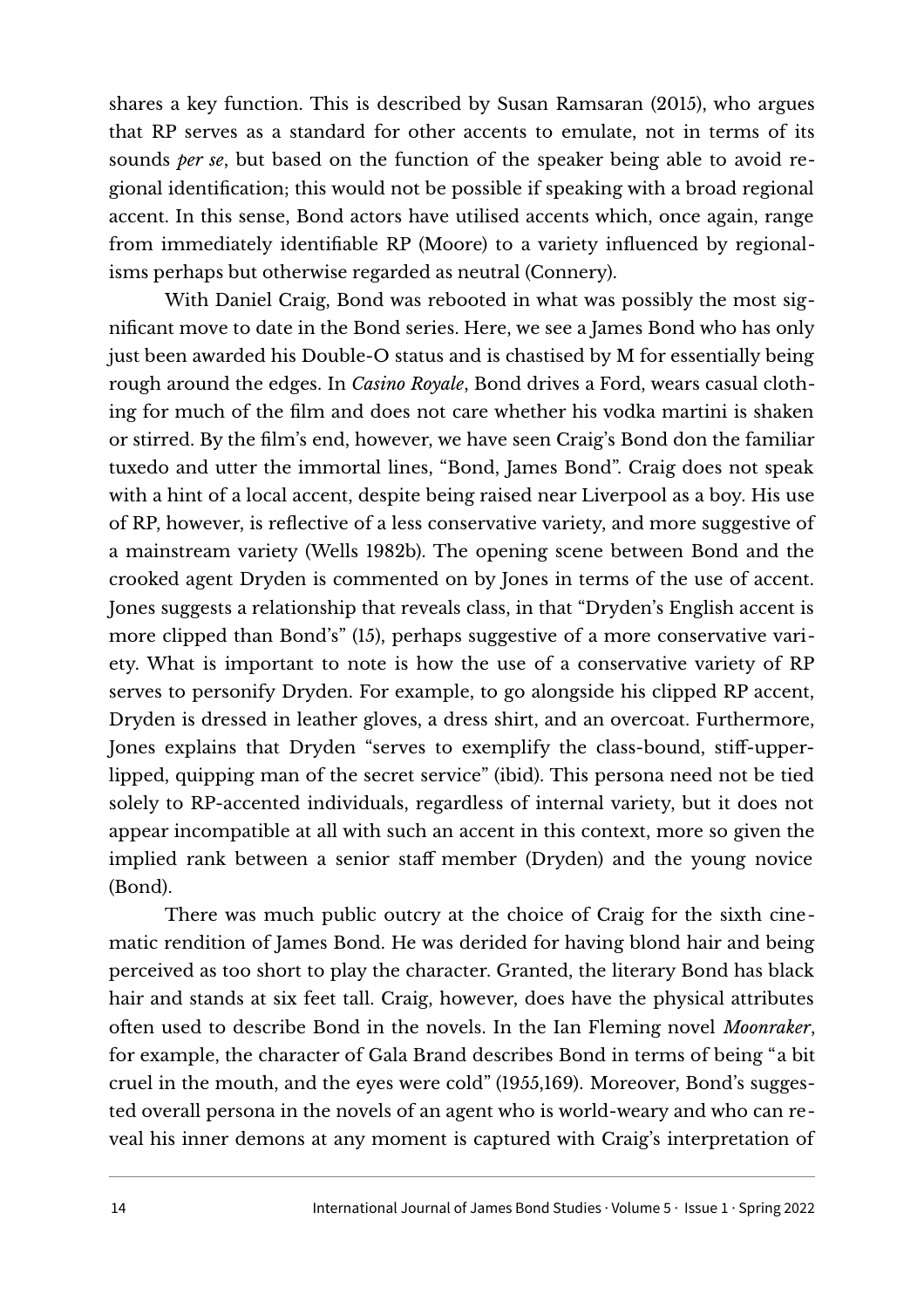the character. That aside, and despite some accusations of Craig not being re-fined enough to play the role,<sup>[4](#page-14-0)</sup> Craig nonetheless retains an RP accent. Whether or not audiences felt Craig's use of a posh accent was incompatible with his otherwise "rough" persona is unknown. But the use of this accent is arguably a telling feature of James Bond, an oral ID for a character who is, throughout his cinematic adventures, essentially a member of society's elite, though arguably, Craig's Bond in particular does not give the impression of being elitist.

We might look to the Bond fans themselves to obtain valuable information regarding their perceptions of Bond and his accent. As but one example of a fan site, *MI6 Community* includes discussion on this very subject. Posting as "Matt007", a fan ranks the various accents in terms of Brosnan's accent being "too light and inconsistent", whereas Moore's accent is characterised as "smooth as silk and deep". Another posting, by "soundofhesinners", characterises Dalton's accent as "having a Northern edge".[5](#page-14-1) Some of the comments reflect overall vocal quality (e.g. smooth) and not accent *per se*, but this nonetheless provides a brief sample of the various fan-based comments to be found online on the myriad Bond fan sites and forums. And to do further justice to this discussion, albeit from a more purely phonological perspective, detailed samples of all six Bonds actors' speech would need to be transcribed. However, it has hopefully been demonstrated that accent in the Bond flms has served to mark the character as belonging to a segment of society that is posh, but not too much, an individual whose world revolves around the fner things in life, but not to the extent of an aristocratic and private-schooled individual, but certainly not an individual who is perceived as a working-class hero either. This reflects a character who exhibits cultural capital, with linguistic capital an offshoot of such, but in a way that seeks to avoid extremes. While we cannot identify all Bond actors' accents as one monolithic variety, we can confdently identify them as exhibiting features which seek to avoid the extremes of the working-classes and the aristocracy, yet in doing so, help to portray James Bond as nonetheless representing class and sophistication. Thus, while each Bond actor's accent might change somewhat, along with the portrayal of the character of Bond more obviously, all six versions of Bond have arguably been regarded as reflecting a singular character trait, forged, in part, by accent.

We might also consider the fact that the Bond actors reflect all three countries of Britain in terms of their national origins, to also include a Common-

<span id="page-14-0"></span><sup>4</sup> See [www.danielcraigisnotbond.com.](http://danielcraigisnotbond.com/index/)

<span id="page-14-1"></span><sup>5</sup> See [www.mi6community.com/discussion/8060/bonds-accent.](https://www.mi6community.com/discussion/8060/bonds-accent)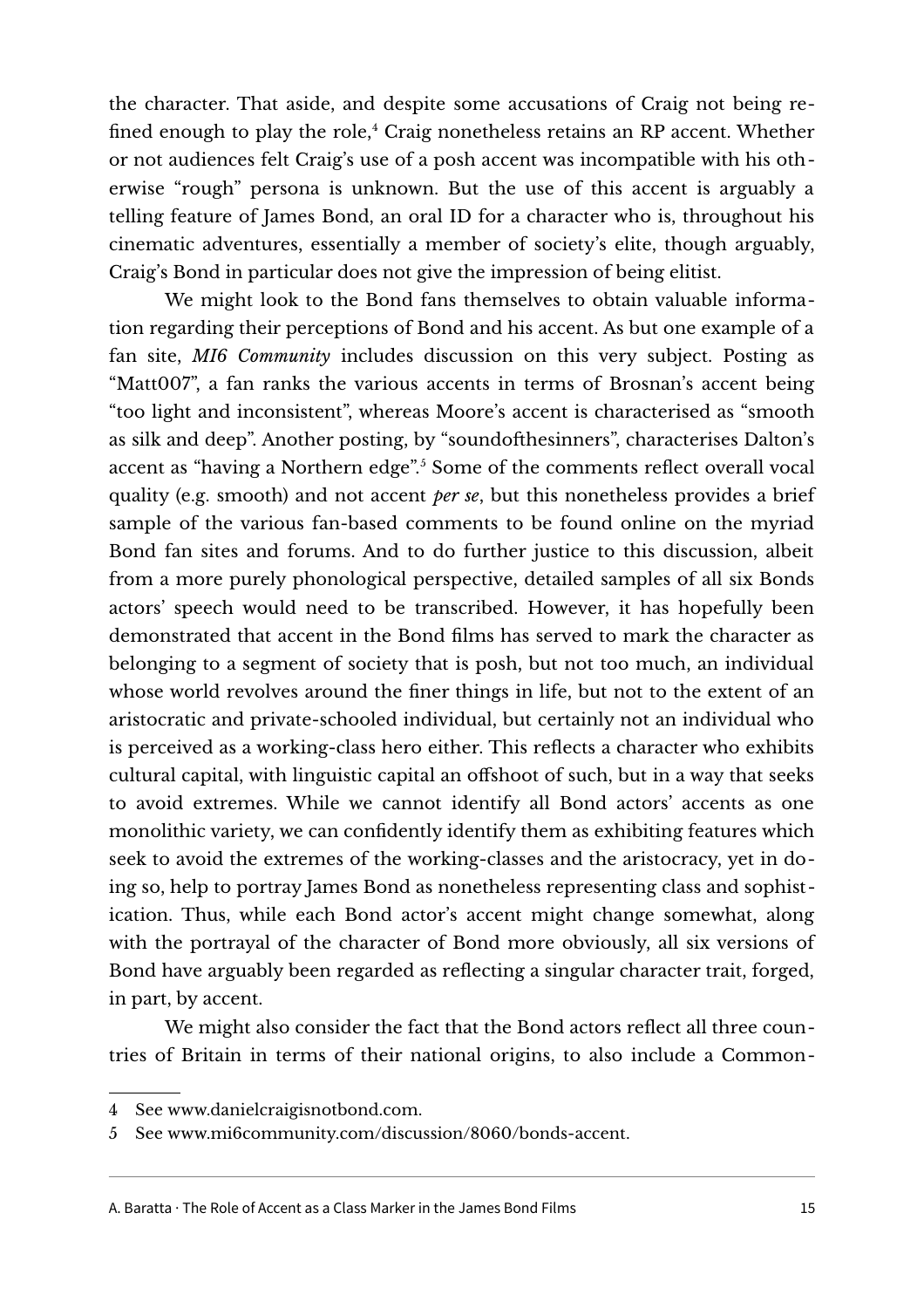wealth country and the Republic of Ireland. This represents a certain openness to the casting of Bond, in that he need not be portrayed by an English actor. Indeed, Albert Broccoli had even considered a Dutch actor – Hans De Vries – to replace Connery, according to the *Time to Bond* website.

Unsurprisingly perhaps, a discussion of Bond's nationality can be found on online forums, alongside all manner of Bond-based topics of course. A comment posted on a fan site in fact references a quote from *Goldeneye*, delivered by Bond to the villain, Alec Trevelyan – "for England, James". However, there has nonetheless been a degree of national diversity in Bond casting, with its implied linguistic diversity. This suggests a degree of egalitarianism but one that still exists within an otherwise essentialist aspect of the character – the cultural capital the character embodies and which audiences expect. Bond fans have inevitably complained from time to time that the series has become stale and predictable, but if the formula is tinkered with too much, the series risks no longer being the Bond series. As of this writing, it is impossible to know who will replace Daniel Craig as the next 007. There have been discussions of changing Bond's gender or his race (e.g. Idris Elba, Henry Golding). However, one aspect which is argued not to be subject to change is Bond's accent.

#### **CONCLUSION**

This article has discussed the role of accent in the cinematic version of James Bond, arguing that all six actors have used accents which sit along a suggested RP spectrum. While there is clearly not a uniform accent amongst the actors who have portrayed Bond, there has been a uniform effect of using an accent of some kind that is arguably perceived as neutral. This effect is to once again remove regionality, at least to the extent that one's regional, let alone local, origins are silenced in the case of RP speakers, or diminished, in the case of Connery's accent or more specifcally, Near-RP varieties. This allows for the character of James Bond to be perceived not merely as upper-class, or subsequently not be perceived as working-class. Rather, it also achieves a broader goal of the character being perceived as somewhat of a sophisticated and classy everyman, neither a snob nor a plebeian. This might suggest a middle-class persona, but here the focus is not merely on class but rather on the wider consideration of appealing to a broad audience, made up of various nationalities, ages, and, indeed, class levels.

In modern-day Britain, suggested linguistic mediums consisting of accents which avoid extremes of U-RP and the more broad regional varieties can allow individuals to signal a class-based identity that suggests mobility, education and a degree of cultural capital as a result. This is reflected in the cinematic James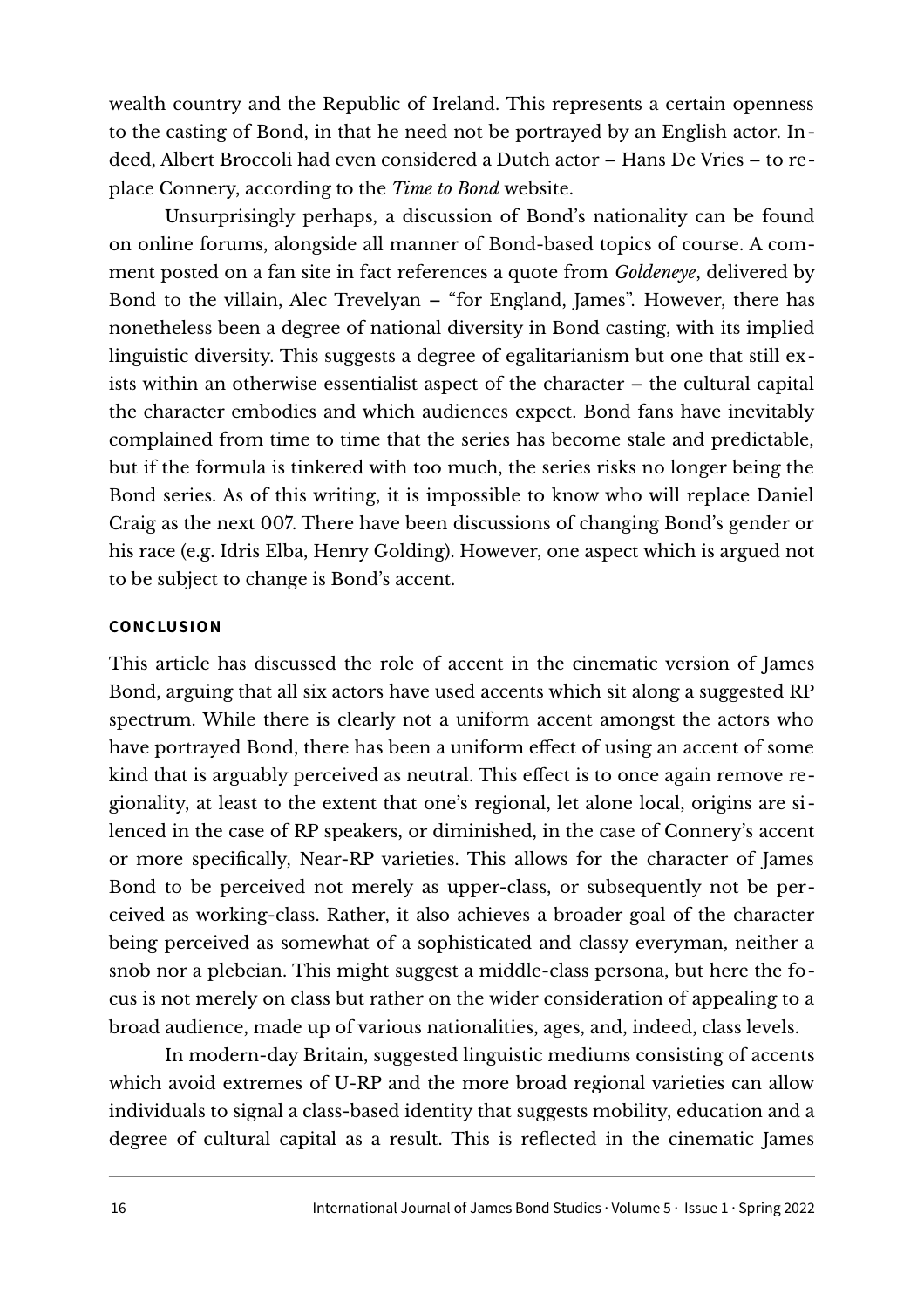Bond, who has used a variety of such accents since *Dr No* in 1962. The Bond flms have changed in many ways since then, reflecting not only the changing mores and values of society, but also reflecting the different actors' interpretations of the role. This has allowed for the playfulness of Moore's Bond, to the more serious and harder edge brought to the role by Dalton. And while some fans have complained that the changes have taken Bond away from his roots and what makes a Bond flm a Bond flm (notable in the divisive ending of *No Time to Die*), audiences are not ready to see Bond depicted as a working-class hero, and nor do they want to see a snob either. Thus, as a means to appeal to a wide audience, the use of specifc accents helps to achieve this goal, presenting a Bond who exhibits cultural capital in a manner that is accessible to a global audience. This suggests that cultural capital can be open to all perhaps, and not necessarily based on birthright. Bond is an epicure, a lover of fne food and wine; a speaker of several languages; university-educated; previously, an officer in the Royal Navy; and a member of Her Majesty's government. Taken together, this background for the character is highly suggestive of displaying cultural capital and regardless of differing interpretations of the character, the Bond actors all inherit this background to the character they are portraying. As such, the capital is an inherent part of James Bond and thus an accent of linguistic capital is required.

#### **REFERENCES**

- Achyetuni, Kriti. 2020. "One Accent to Rule Them All". *Towards Data Science*. Accessed January 21, 2022. [https://towardsdatascience.com/one-accent-to](https://towardsdatascience.com/one-accent-to-rule-them-all-792a8cb4bd96)[rule-them-all-792a8cb4bd96](https://towardsdatascience.com/one-accent-to-rule-them-all-792a8cb4bd96)
- Baratta, Alex. 2018. *Accent and Teacher Identity in Britain: Linguistic Favouritism and Imposed Identities*. London: Bloomsbury.
- Baratta, Alex. 2021. "Varieties of 'Standard Accents' among Teachers in Contemporary Britain". *World Englishes*: 1-16. DOI: <https://doi.org/10.1111/weng.12561>
- Belchem, John. 2006. *Merseypride: Essays in Liverpool Exceptionalism*. Oxford: Oxford University Press.
- Bennett, Tony. 2017. "The Bond Phenomenon: Theorising a Popular Hero A Retrospective". *International Journal of James Bond Studies* 1(1): 1-34. DOI: <http://doi.org/10.24877/jbs.4>
- Bourdieu, Pierre. 1984. *Distinction.* London: Routledge.
- Bourdieu, Pierre. 1991. *Language and Symbolic Power*. Cambridge, MA: Harvard University Press.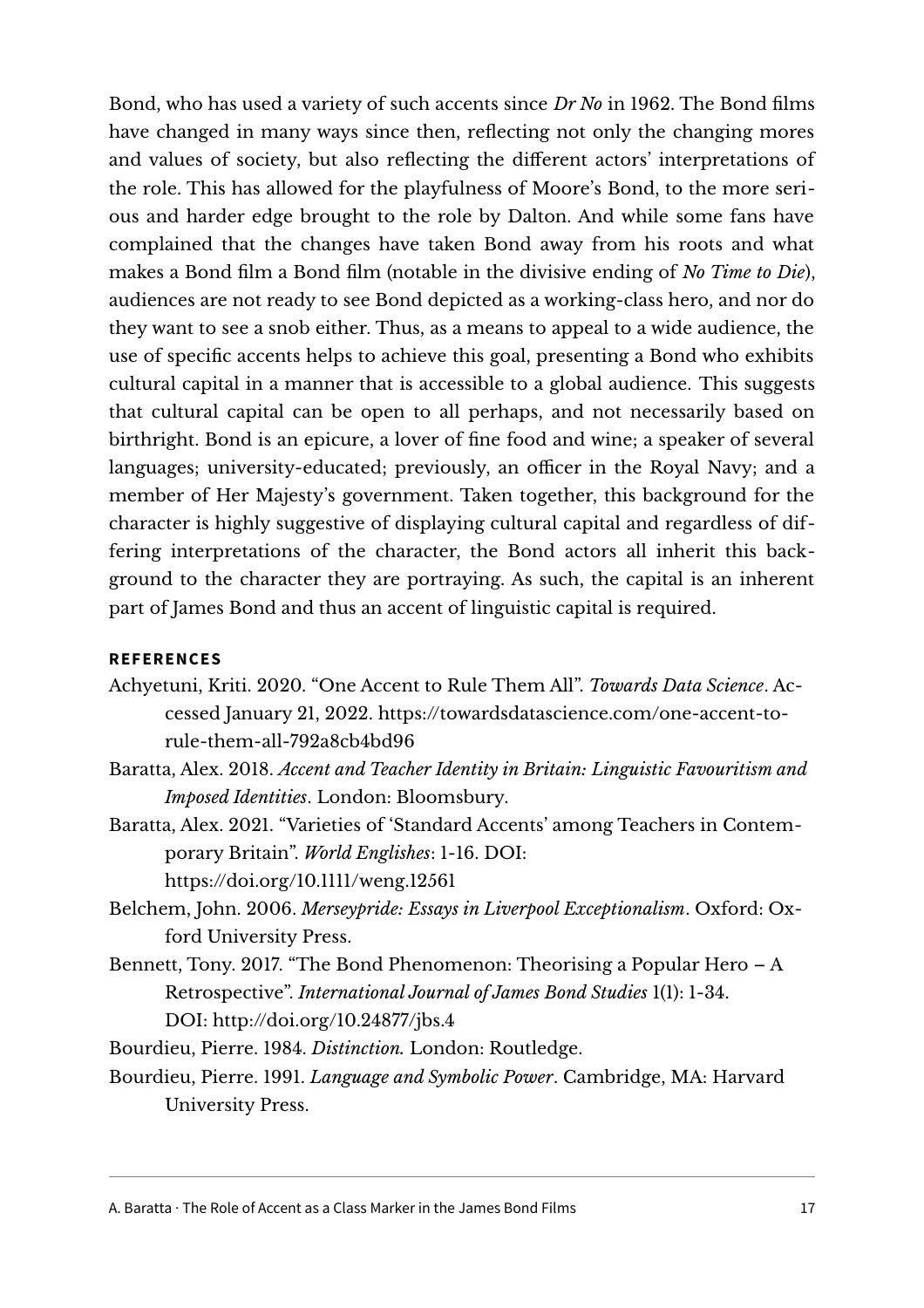Brosnan, John. 1972. *James Bond in the Cinema*. London: A.S. Barnes.

- Cardoso, Amanda, Erez Levon, Devyani Sharma, Dominic Watt, and Yang Ye. 2019. "Inter-Speaker Variation and the Evaluation of British English Accents in Employment Context". In *Proceedings of the 19th International Congress of Phonetic Sciences*, eds S. Calhoun, P. Escudero, M. Tabain and P. Warren. Melbourne: Australia: 1615-1619.
- Carrie, Erin. 2016. "'British is Professional, American is Urban': Attitudes Toward English Reference Accents in Spain". *International Journal of Applied Linguistics* 27: 427-447. DOI:<https://doi.org/10.1111/ijal.12139>
- Chapman, James. 2007. *Licence to Thrill: A Cultural History of the James Bond Films*. London: I. B. Tauris.
- Chiba, Reiko, Hiroko Matsuura,and Asako Yamamoto. 1995. "Japanese Attitudes toward English Accents." *World Englishes* 14: 77-86. DOI: <https://doi.org/10.1111/j.1467-971X.1995.tb00341.x>
- Collins, Beverley, and Inger Mees. 2013. *Practical Phonetics and Phonology: A Resource Book for Students*. London: Routledge.
- Coupland, Nikolas, and Hywel Bishop. 2007. "Ideologised Values for British Accents". *Journal of Sociolinguistics* 11: 74-93. DOI: [https://doi.org/10.1111/j.1467-](https://doi.org/10.1111/j.1467-9841.2007.00311.x) [9841.2007.00311.x](https://doi.org/10.1111/j.1467-9841.2007.00311.x)
- Cruttenden, Alan. 2014. *Gimson's Pronunciation of English* (8th ed.). London: Routledge.
- Dalton-Puffer, Christiane, Gunther Kaltenboeck, and Ute Smit. 1997. "Learner Attitudes and L2 Pronunciation in Austria". *World Englishes* 16: 115-128. DOI: [https://doi.org/10.1111/1467-971X.00052.](https://doi.org/10.1111/1467-971X.00052)
- Donnelly, Michael, Alex Baratta, and Sol Gamsu. 2019. "A Sociolinguistic Perspective on Accent and Social Mobility in the UK Teaching Profession". *Sociological Research Online* 24 (4): 496-513. DOI: [https://doi.org/10.1177/1360780418816335](https://doi.org/10.1177%2F1360780418816335)

Faulks, Sebastian. 2011. *Faulks on Fiction*. London: BBC Books.

Fleming, Ian. 1955. *Moonraker*. London: Jonathan Cape.

- Getlen, Larry. 2015. "George Lazenby Bluffed His Way into Being James Bond, Then Screwed It Up". *New York Post*, 13 December 2015.
- Hill, Christopher. 2006. "Defning Britain's Most Appealing Voice: An Accent Profle of Sir Sean Connery". Paper Presented at the Department of English, Stockholm University.
- Honeybone, Patrick. 2007. "New-Dialect Formation in Nineteenth Century Liverpool: A Brief History of Scouse". In *The Mersey Sound: Liverpool's Lan-*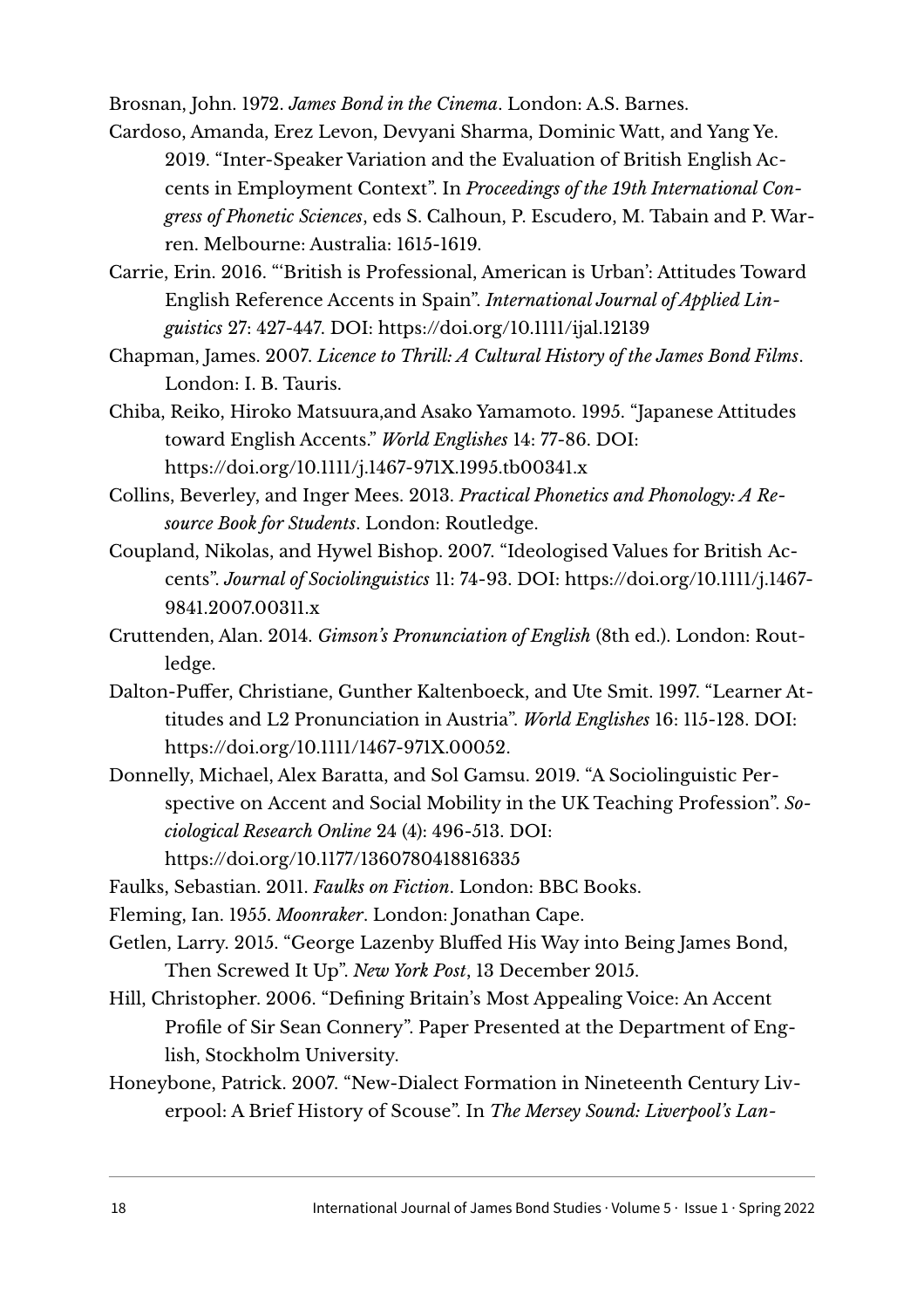*guage, People and Places*, eds A. Grant and C. Grey. Ammanford: Open House Press: 106-140.

- Howlader, Mohammad. 2010. "Teaching English Pronunciation in Countries Where English is a Second Language: Bangladesh Perspective". *ASA University Review* 4: 233-244.
- Hughes, Arthur, Peter Trudgill, and Dominic Watt. 2012. *English Accents and Dialects*. Croydon: Hodder.
- Johnson, Paul. 1958. "Sex, Snobbery and Sadism". *New Statesman*. 5 April 1958.
- Jones, Stephanie. 2017. "'Mr Bond, I've been expecting you': The Cinematic Inaugurations of a New James Bond". *International Journal of James Bond Studies*  1(1): 1-19. DOI: <http://doi.org/10.24877/jbs.6>
- Kerswill, Paul. 2009. "Language and Social Class". In *English Language: Description, Variation and Context*, eds J. Culpeper, F. Katamba, P. Kerswill, R. Wodak, and T. McEnery. Basingstoke: Palgrave Macmillan: 358-372.
- Labov, William. 1972. *Sociolinguistic Patterns*. Oxford: Blackwell.
- Lippi-Green, Rosina. 1997. *English with an Accent: Language, Ideology and Discrimination in the United States.* London: Routledge.
- MacFarlane, Andrew, and Jane Stuart-Smith. 2012."'One of Them Sounds Sort of Glasgow Uni-ish': Social Judgements and Fine Phonetic Variation in Glasgow". *Lingua* 122 (7): 764-778. DOI:
	- <https://doi.org/10.1016/j.lingua.2012.01.007>
- Macnab, Geoffrey. 2020. "Before Bond: Sean Connery's Early Years". *Sight and Sound*. 1 November 2020.
- Montgomery, Chris. 2012. "The Effect of Proximity in Perceptual Dialectology". *Journal of Sociolinguistics* 16: 638-668. DOI: <https://doi.org/10.1111/josl.12003>
- Montgomery, Chris. 2015. "Borders and Boundaries in the North of England". In *Researching Northern English*, ed. R. Hickey. Amsterdam: John Benjamins: 345-368.
- Ramsaran, Susan. 2015. "RP: Fact and Fiction." In *Studies in the Pronunciation of English: A Commemorative Volume in Honour of A. C. Gimson*, ed. S. Ramsaran. New York: Routledge: 178-190.
- Saunders, Josh. 2020. "Sean Connery Snub: How Future James Bond Was Told to Tone Down Accent". *Express*, 23 March 2020.
- Shail, Robert. 2008. "More, Much More... Roger Moore's a New Bond for a New Decade". In *Seventies British Cinema*, ed. R. Shail. London: Palgrave Macmillan: 150-158.